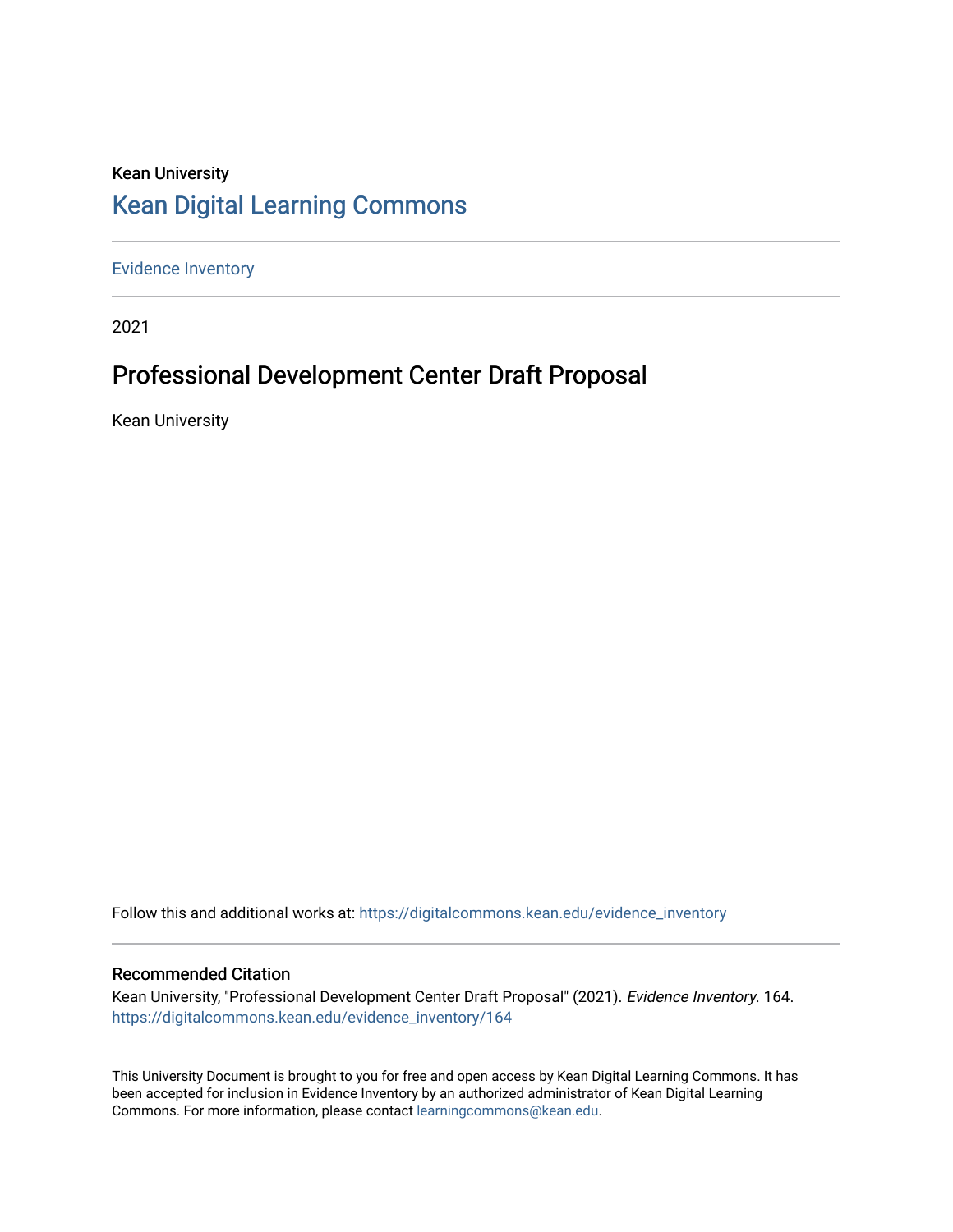### Professional Development Center Draft Proposal

#### Abstract

Professional Development Center Draft Proposal drafted by the Professional Development Committee for continuous improvement in how faculty and staff will obtain access to learning and development opportunities.

#### Keywords

professional development, committee, human resources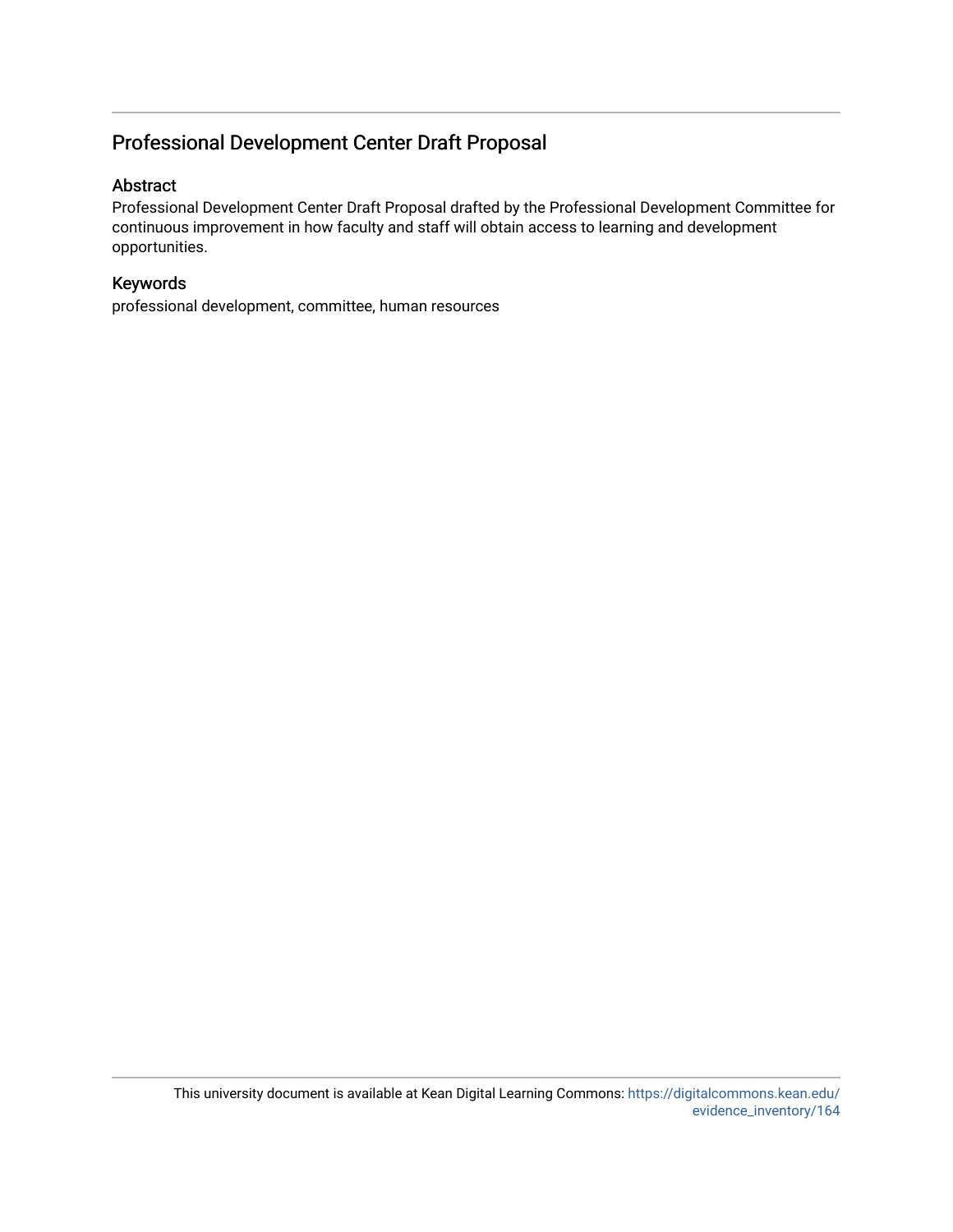# **KEAN UNIVERSITY PROCUREMENT POLICY MANUAL**

# THE OFFICE OF UNIVERSITY PROCURMENT AND BUSINESS SERVICES

KEAN UNIVERSITY MAY 2020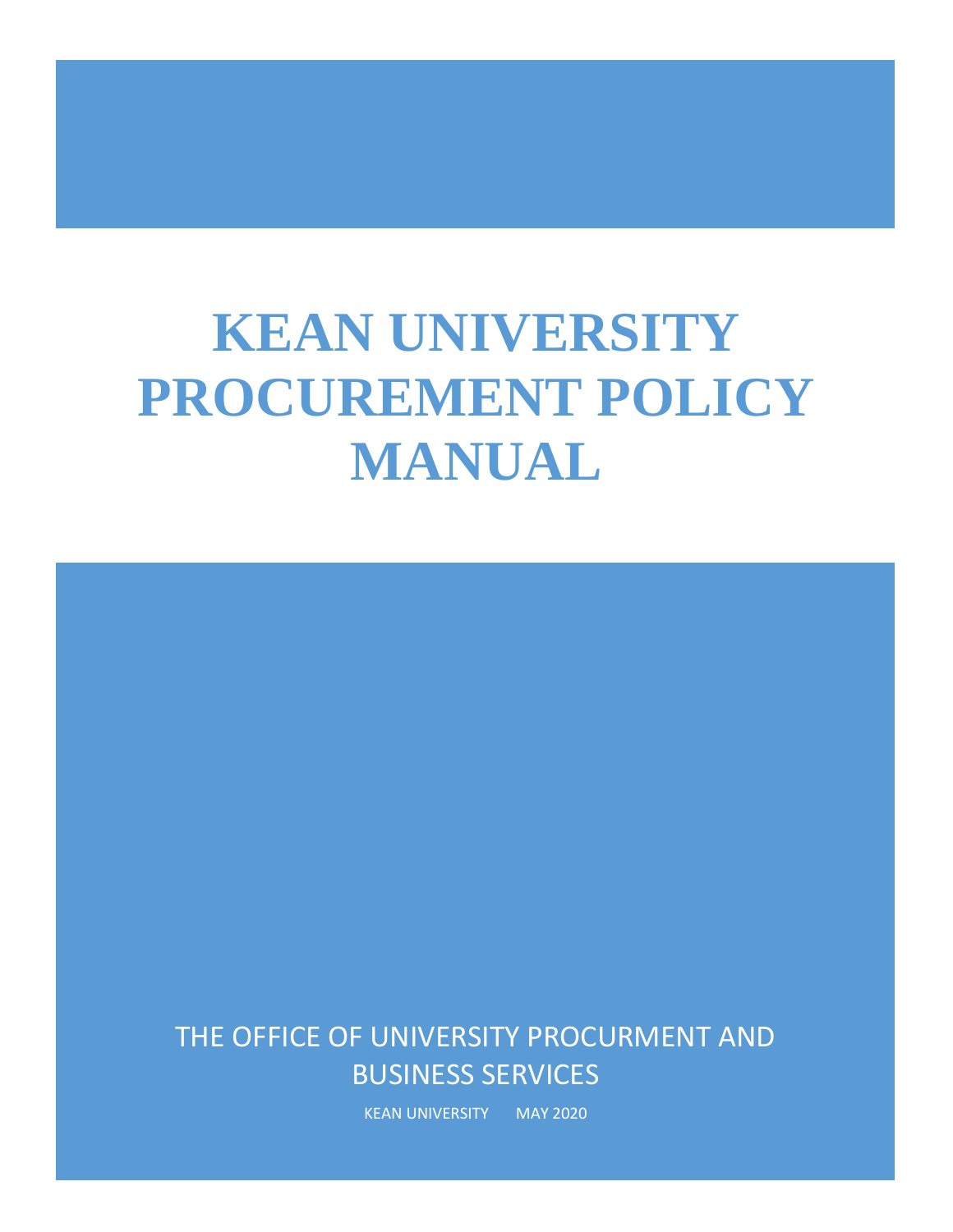| <b>Table of Contents</b><br>I. |                                                              |  |
|--------------------------------|--------------------------------------------------------------|--|
| II.                            |                                                              |  |
| Ш.                             |                                                              |  |
| IV.                            |                                                              |  |
|                                |                                                              |  |
|                                |                                                              |  |
|                                |                                                              |  |
|                                |                                                              |  |
|                                |                                                              |  |
|                                |                                                              |  |
|                                |                                                              |  |
|                                |                                                              |  |
| V.                             | KEAN UNIVERSITY AUTHORIZED METHODS OF PROCUREMENT7           |  |
|                                |                                                              |  |
|                                |                                                              |  |
|                                |                                                              |  |
|                                |                                                              |  |
| VI.                            |                                                              |  |
|                                |                                                              |  |
|                                |                                                              |  |
|                                | . 9                                                          |  |
|                                |                                                              |  |
| VII.                           |                                                              |  |
|                                |                                                              |  |
| VIII.                          | STRATEGIC SUPPLIER SELECTION AND TYPES OF SUPPLIERS10        |  |
|                                |                                                              |  |
|                                |                                                              |  |
|                                | Set Aside Contracting Program - SBE, MBE and WBE Suppliers11 |  |
|                                |                                                              |  |
|                                |                                                              |  |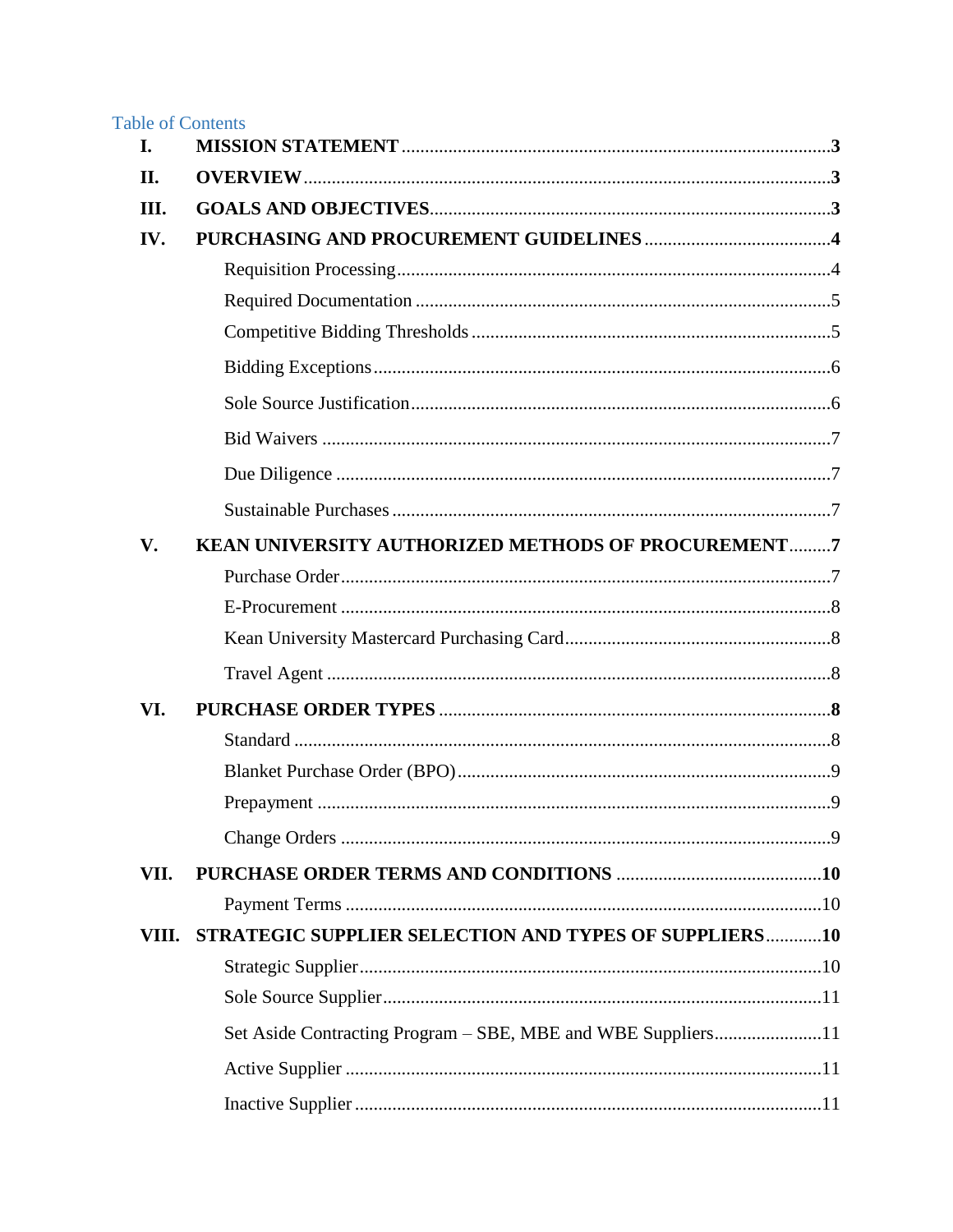| IX.       | DELIVERY OF GOOD AND RECEIVING OF PURCHASES IN           |  |
|-----------|----------------------------------------------------------|--|
| <b>X.</b> |                                                          |  |
| XI.       |                                                          |  |
|           |                                                          |  |
|           |                                                          |  |
| XII.      |                                                          |  |
| XIII.     |                                                          |  |
|           |                                                          |  |
|           |                                                          |  |
| XIV.      |                                                          |  |
| XV.       |                                                          |  |
| XVI.      |                                                          |  |
|           |                                                          |  |
|           |                                                          |  |
| XIX.      | <b>EQUIPMENT MAINTENANCE AND SERVICE AGREEMENTS  16</b>  |  |
|           |                                                          |  |
|           | Developing Service/Maintenance Agreement Requirements 17 |  |
|           |                                                          |  |
|           |                                                          |  |
| XX.       |                                                          |  |
| XXI.      |                                                          |  |
|           | APPENDIX I. PURCHASING AND CONTRACTS TERMS AND           |  |
|           |                                                          |  |
|           |                                                          |  |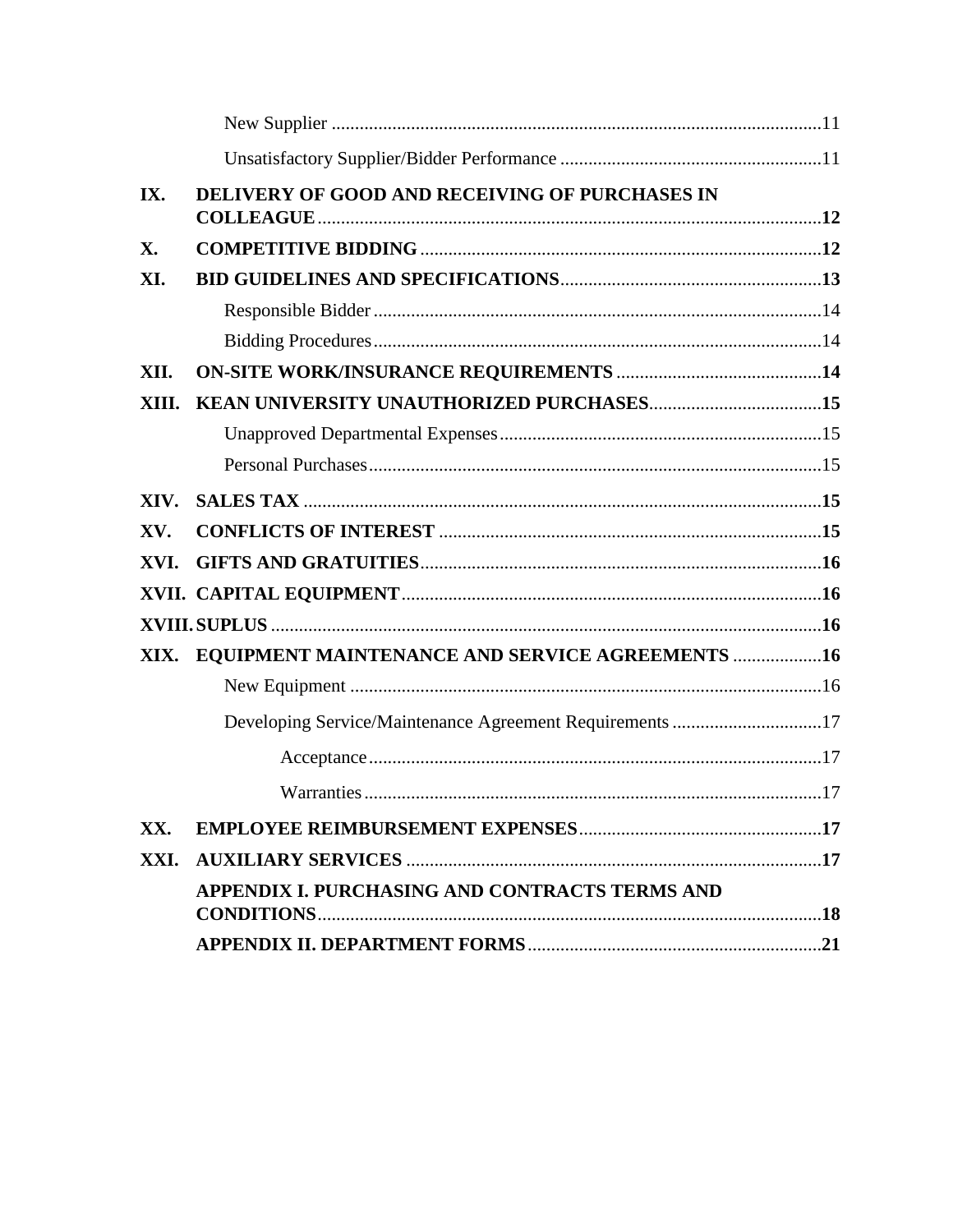#### **I. MISSION STATEMENT**

It is the mission of Office of University Procurement and Business Services (OUPBS) to serve Kean University community with integrity, professionalism, transparency, knowledge and accountability; to procure all supplies and equipment for the University in most cost effective ways; and to provide fair and equal treatment to all suppliers involved in the procurement process. We are committed to abide by required policies and procedures established by New Jersey State Law and the University, and strive to deliver effective and efficient services to our University, while continuously seeking to improve auxiliary services to support Kean University to fulfill its mission. We strive to offer leadership, expertise and continuous improvement in the development, implementation and administration of all areas of responsibility.

#### **II. OVERVIEW**

The Office of University Procurement and Business Services (OUPBS) is the central purchasing and contracts authority for Kean University responsible to conduct and conclude all negotiations for the purchase of goods and services for the entire University. OUPBS is a department under the Kean University's Vice President for Finance and Administration. Each member of OUPBS is assigned commodities based on their expertise, which enables our staff to maintain proactive, accountable and team-oriented relationships with faculty, staff, student, strategic suppliers, and the local community.

#### **III. GOALS AND RESPONSIBILITIES**

The Office of University Procurement and Business Services was established to ensure all purchasing and procurement activities are carried out in accordance with all applicable laws, directives from the Board of Trustees and sound business practices. Goods and services are purchased on a competitive, equitable basis in accordance with the University's procurement policies, including the use of purchase orders, competitive bidding, contracts, negotiations and any other legal agreements associated with the acquisition of goods and services that support Kean University's educational, research and business initiatives.

OUPBS's responsibilities include:

- Develop strategy, policy, procedures and systems
- Negotiate corporate purchasing agreements
- Maintain good business relations between the University and its suppliers
- Review Strategic and Preferred Suppliers link for performance and customer satisfaction
- Provide appropriate training and documentation
- Manage the relationship with Amazon Business as a provider
- Offer assistance with any purchase
- Provide consultation and advice to the University community in good purchasing practices
- Ensure purchases are done in most cost effective manners, with integrity, transparency and accountability to protect University finances and uphold public trust
- Abide by federal, and State of New Jersey procurement and Ethics laws.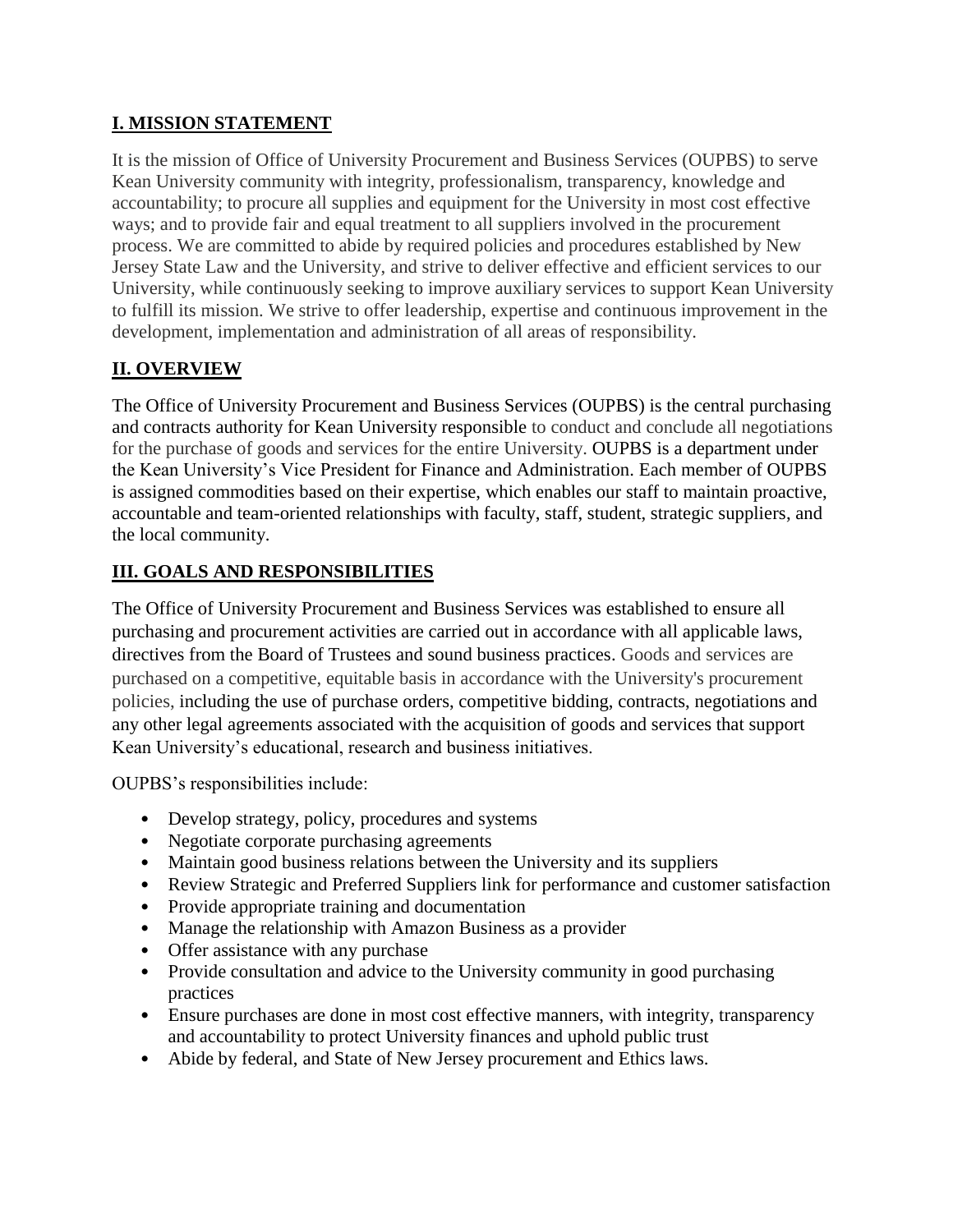#### **IV. PURCHASING AND PROCUREMENT GUIDELINES**

#### **Requisition Processing**

A purchase requisition can be submitted by someone authorized on the account by the University. All purchases at Kean University are to be made through the online purchasing module in the *Colleague Distributed Financials* system.

#### **The following steps must be completed to procure goods or services and before vendor can be paid:**

- 1. The requesting department determines its purchasing needs and is encouraged to reach out to the Office of University Procurement and Business Services for guidance on supplier selection.
- 2. Based on consultation with OUPBS, department will obtain a quote, an estimate or a proposal from supplier recommended by OUPBS or a qualified supplier of choice.
- 3. The online requisition must be completed using Colleague Distributed Financials (Ellucian System).
- 4. The Dean or Department head approves the requisition in the system.
- 5. The Budget office approves requisitions \$500 or more.
- 6. The VP will approve requisitions \$1,000 or more.
- 7. The requisition is sent electronically to the Office of University Procurement and Business Services upon completion and approvals.
- 8. The OUPBS changes requisition into an authorized purchase order
- 9. The purchase order is signed by AVP of University Procurement and Business Services or authorized agent, and then mailed to the supplier.
- 10. The goods are shipped to the University based on purchase order contract item description and Kean University Terms and Conditions.
- 11. Ordering department will accept goods or services in Colleague Distributed Financials system to give indication to Accounts Payable that goods have been received and are in good condition, thus, the supplier can be paid.
- 12. Supplier invoices must be approved and sent directly to General Accounting Accounts Payable.
- 13. General Accounting pays the invoice.

To ensure accuracy and efficient processing, all completed online purchase requisitions through Colleague should contain the following information:

• Ship to Address – All deliveries should be shipped to Kean University Central Receiving indicating the PO number on the goods. The default Kean University shipping location is: Central Receiving, 1000 Morris Avenue, Union, NJ 07083.

• Supplier Name and Address – Must include supplier's name (as per W-9 form or a quote) and complete address

• General Ledger Allocation – For PO invoices, requisitioners must indicate the General Ledger number, which consists of fund number, cost center, and object code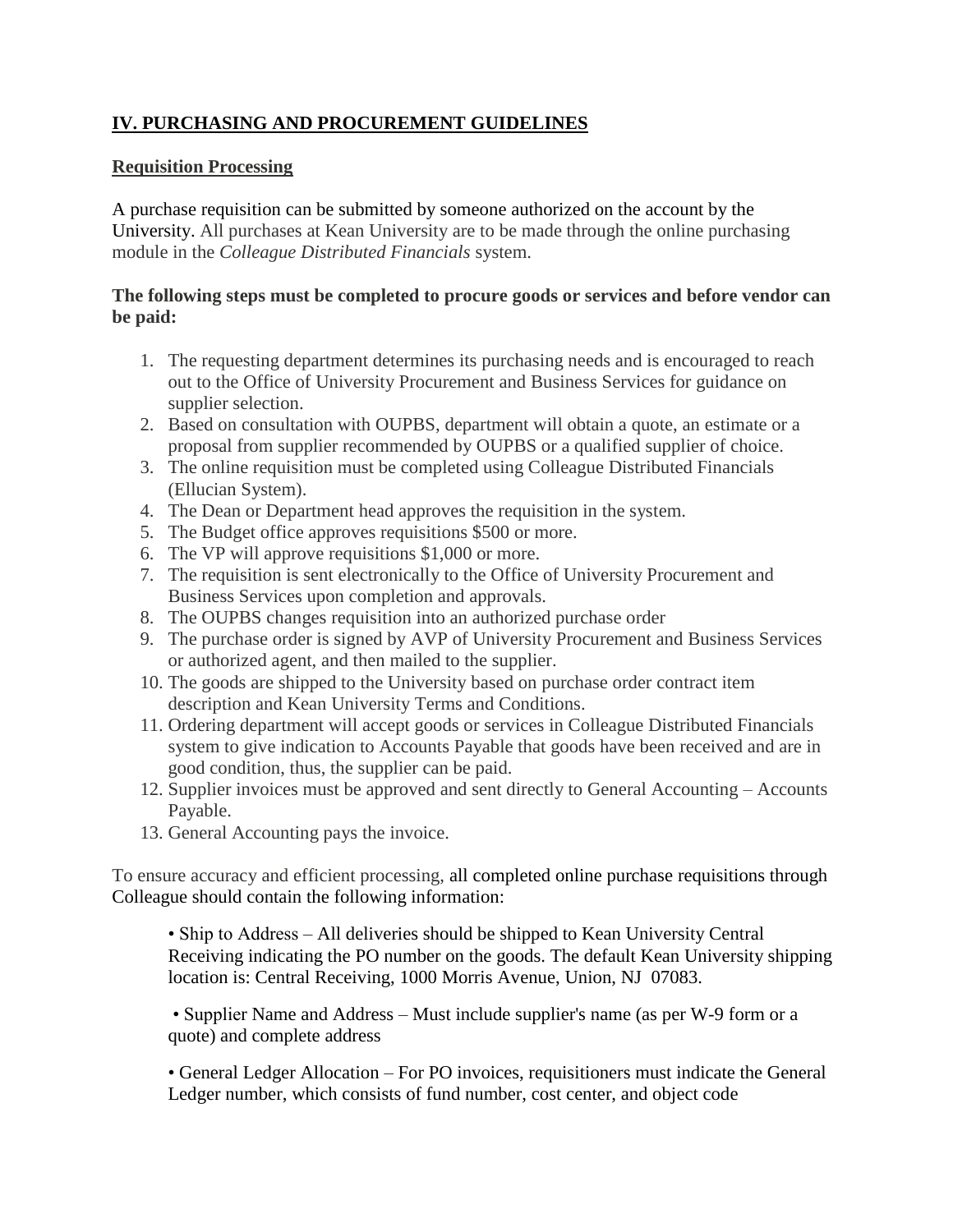(xx-xxxx-xxxxx) to which the purchase is being charged. This information is required, for accurately completing the appropriate payment voucher and for monitoring departmental budgets. The approver must be an approver in Colleague.

• Description of the goods or services on the purchase requisition – The order should be described in as much detail as space permits, manufacturer name, and model number, description of the product or service, quantity and price.

• Printed Comments section is used exclusively for name of the requesting department only; Comments section is to provide additional information to OUPBS or General Accounting staff (ex. rush order, form to be mailed with check, etc.).

#### **Required Documentation**

The Office of University Procurement and Business Services will review all requisitions for compliance with State of New Jersey and University procurement policy. In addition to validating quotations obtained whenever applicable, OUPBS must also ensure that vendors provide the following certification and registration documentation required by the State of New Jersey:

**For all purchases** – The vendor must supply:

 **W-9 Form Request for Taxpayer Identification Number and Certification** for all purchases (W-8 Form for all foreign entities) regardless of dollar amount. Typically, a form shall be furnished only once every couple of years, unless a change in vendor name, Taxpayer Identification Number, or a tax status occurs and must be updated in vendor database.

**At \$5,160 and above** – The vendor must also provide:

 **New Jersey Business Registration Certificate** for any and all purchases whenever a vendor reaches a dollar threshold of \$5,160, except for non-profit entities. This is applicable to cumulative value of all purchase orders issued to an individual or company in a given fiscal year, university-wide.

**At \$17,500 and above** – The vendor must also comply with:

- **Public Law 2005, Chapter 51** (formally Executive Order 134, Pay to Play), Public Law 2005, Chapter 271 and Executive Order 117; and
- **Equal Employment Opportunity** N.J.S.A. 10:5-31 and N.J.A.C. 17:27.

#### **Competitive Bidding Thresholds**

All University purchases must be made in accordance with these University Procurement and Contract Policies and Guidelines regardless of the source of funds. A standard set of bid and justification procedures is required to properly document all purchases to comply with applicable Federal, State of New Jersey and University requirements. The Office of University Procurement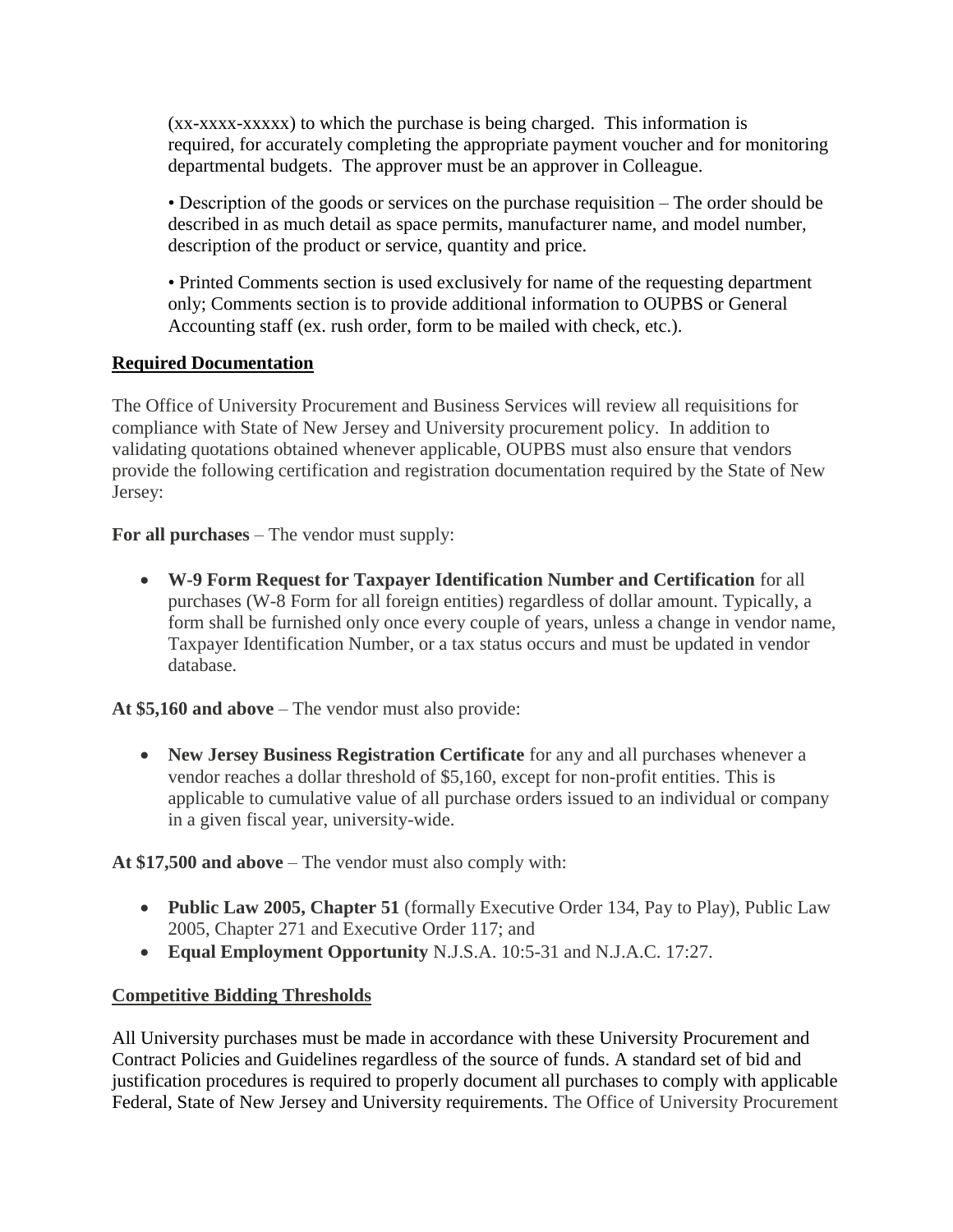and Business Services will determine when competitive bids for goods or services are required by estimating the value of the request and by reviewing the specifications and delivery requirements. The bidding threshold guidelines are as follows:

**Level 1. Under \$6,800.00** – Documentation of competitive bids or quotes is **not required.** University staff must use good judgment to ensure that the best value is obtained on all purchases, price and other factors considered.

**Level 2. From \$6,800.00 but less than \$34,400.00** – Three (3) **written** quotes are required. The quotes must be obtained by the requisitioning Department and submitted to University Procurement and Business Services using the **Competitive Quote Form**. All written quotes must be attached to the Competitive Quote Form upon submission. OUPBS will maintain the files and provide the documentation when requested during audits.

**Level 3. From \$34,400.00 or above** – A public **advertised bid** must be issued by University Procurement and Business Services.

#### **Bidding Exceptions**

Bidding requirements will be satisfied if the purchase is made through an existing contract established as a result of a public advertised bid issued by any of the following: The State of New Jersey Division of Purchase and Property, any municipality or county in the State of New Jersey, any State of New Jersey public college or university, the Federal Supply Schedule of the General Services Administration (GSA), or a nationally recognized purchasing cooperative lead by a government agency.

OUPBS may waive the competitive quote requirement for Level 2 purchases if the collection of bids is impractical, or if there is an emergency situation that affects the safety, health or wellbeing of the University community. In such cases, a detailed explanation must be submitted to OUPBS with a requisition. In instances when it may be deemed impractical to obtain written quotes for purchases such as memberships, subscriptions, speaker or performer fees, or other sole source items, a Sole Source Justification Form must be completed and submitted to OUPBS with a requisition.

#### **Sole Source Justification**

A Sole Source purchase is one where there is only one supplier able to provide an item or a service, and therefore, it is not possible to obtain competitive bids. The following are required prior to determination and approval to utilize a Sole Source supplier:

- 1. The requisitioning department has completed the Competitive Bid and Sole Source Justification Form.
- 2. OUPBS has reviewed the Sole Source Form for its validity and applicability.

OUPBS may deny a Sole Source Form submittal, especially if a competitive source or active supplier for the same product or service is currently in Colleague. In order to waive the competitive bidding requirement, the faculty or staff member requesting the exemption must provide OUPBS with a detailed written explanation as to why competitively bidding the product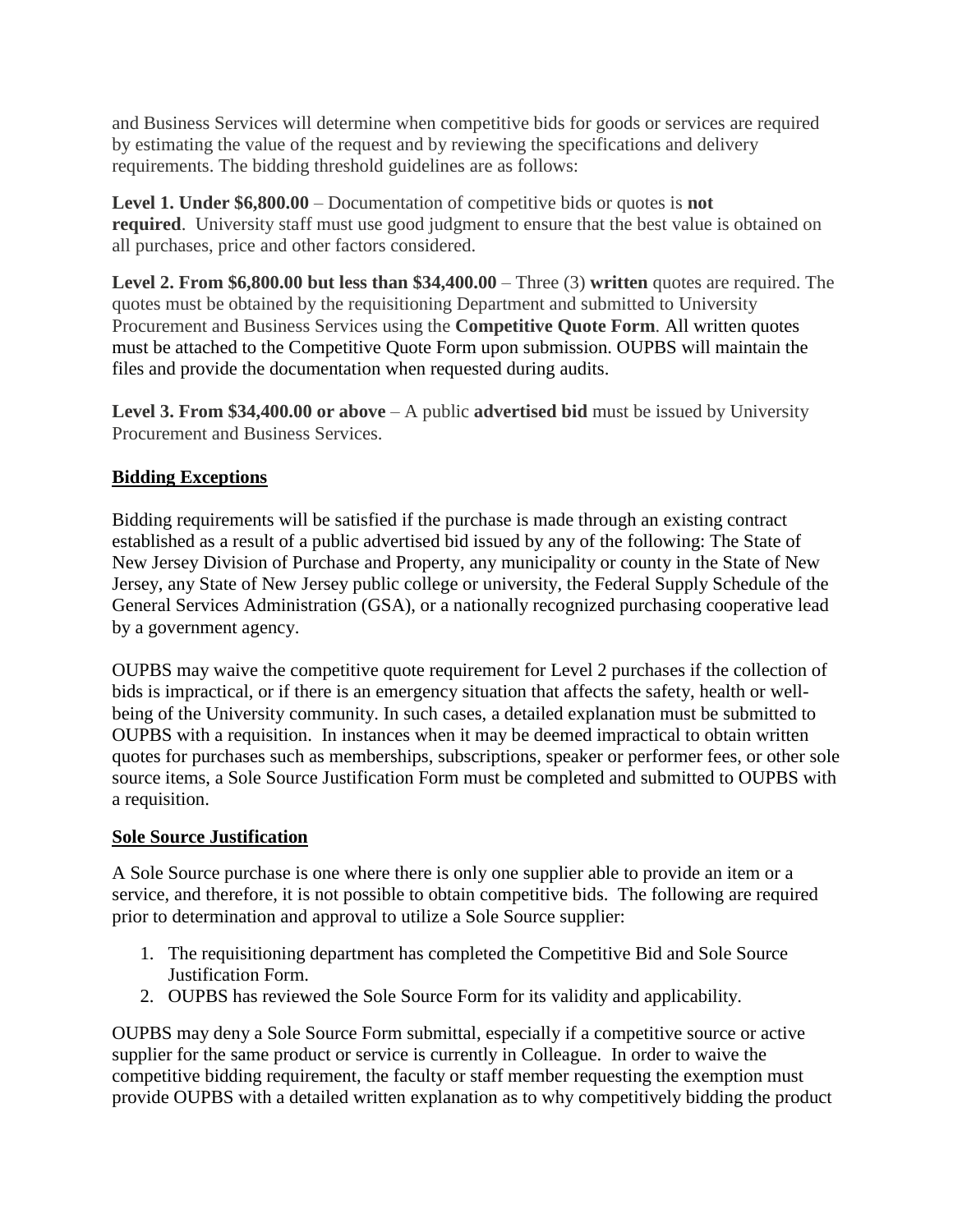or service would be impracticable and the cost charged by the supplier is reasonable and customary or compelling. Such requests should include specific technical requirements of the product or service and supportable evidence that due diligence has been performed in an objective market analysis. OUPBS reserves the right to negotiate pricing or to solicit additional information, and remains the final Kean University authority on all procurement decisions.

#### **Bid Waivers**

Bid Waivers for Level 3 purchases with a value of \$34,400.00 or above require authorization by the Board of Trustees. All requests for waiver of public advertising and bidding must be approved by the Office of University Counsel. Department seeking a bid waiver must complete a [Request for Waiver of Public Advertising and Bidding form](https://www.kean.edu/media/keanbidwaiver-0718) and submit to the Office of University Counsel at least thirty (30) days prior to the Board of Trustees meeting

Bid Waivers expire at the conclusion of each fiscal year (July 1- June 30) regardless of when the Waiver may have been issued or authorized during a fiscal period. If the approved total dollar amount on the Bid Waiver is not utilized during the designated fiscal year, the funds cannot be transferred into a successive fiscal year. A new Bid Waiver request must be generated.

#### **Due Diligence**

While formal bidding is not required for a bid exception or a waiver, University staff are reminded that due diligence is necessary to ensure that the University obtains the lowest optimal cost, price and other factors considered, including University's goal of utilizing small, minority, or women-owned businesses as part of the University's commitment to regional economic development.

#### **Sustainable Purchases**

Kean University is committed to providing a safe and healthful environment for its students, employees, visitors and surrounding local community, and strives to manage its operations in an environmentally sustainable and responsible manner. The Office of University Procurement and Business Services encourages the use of products that minimize adverse environmental and health effects and takes into consideration costs associated with full product life cycles.

#### **V. KEAN UNIVERSITY AUTHORIZED METHODS OF PROCUREMENT**

There are four (4) currently authorized methods for procuring goods and services at Kean University. Each of the below listed procurement methods follow specific approval workflows link and has its own strengths:

#### **Purchase Order**

A purchase order contract is legal document governed by the Law of Contracts and the Uniform Commercial Code of Law (UCC). A properly executed Purchase Order constitutes a Kean University authorized contract between the University and a supplier for goods or services that is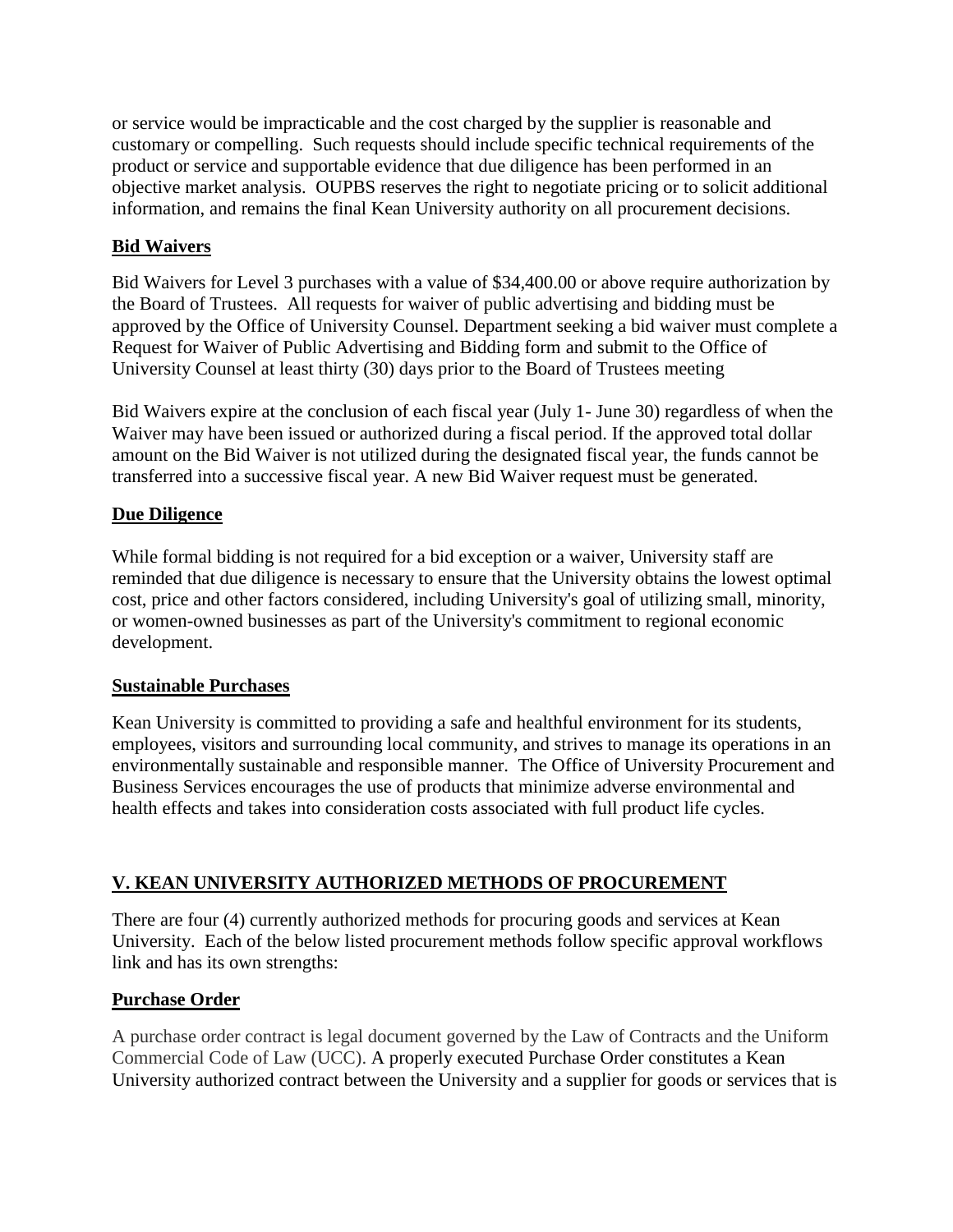binding on both the University and the vendor. University terms and conditions are also part of all contracts.

#### **E-Procurement**

E-procurement is the business-to-business purchase of supplies over the Internet. Currently, the University has made e-procurement available through Amazon Business. Their web site is a marketplace allowing qualified and registered users to look for goods and services. A more complete implementation of e-procurement through Amazon Business is currently being assessed to be integrated into Colleague providing a true purchase-to-pay process.

#### **Kean University Mastercard Purchasing Card**

The University travel card is a bank-issued credit card which allows Kean University authorized cardholders the ability to purchase materials and some services needed for the operation of their departments directly from a supplier. The University travel card is a combination of two programs— limited to senior administrative personnel, other select users and the University Travel Program. The University travel card is designed to be used only when approved by the VP level cardholder.

#### **Travel Agent**

The University's travel agent is Direct Travel. Select travel is approved through a BT (Blanket Travel) form. Once the required administrative and ethics approval is received, the user is able to book travel (air and rail) directly through the Concur portal. The use of this portal streamlines travel process and allows approved travel to be booked and paid for using the University travel card assigned to the travel agent. More information on Kean University travel process is available on<https://www.kean.edu/offices/human-resources/travel-manual>

#### **VI. PURCHASE ORDER TYPES**

#### **Standard**

A Purchase Order (PO) clearly identifies a supplier to which the scope of particular goods or services are purchased. At minimum, it should include the supplier's name, date of requested delivery, manufacturer, model number, description of item(s), quantity and line items pricing information. In addition, it must include the name of the requesting department, and must be signed by a Kean University authorized buyer. A reference to the acceptable Terms and Conditions to the Purchase order and an unsigned proposal or Statement of Work by the supplier should be adequate for most Purchase order requirements at Kean University.

#### **Blanket Purchase Order (BPO**)

A special type of purchase order that should be used for repetitive purchases from one supplier of goods or services which may include multiple shipments or instances of service. Additionally, BPOs are also recommended for membership subscriptions, Bid Waivers, and all known or anticipated recurrent billing throughout fiscal year. BPOs should include all requirements for a standard purchase order with the addition of the following items: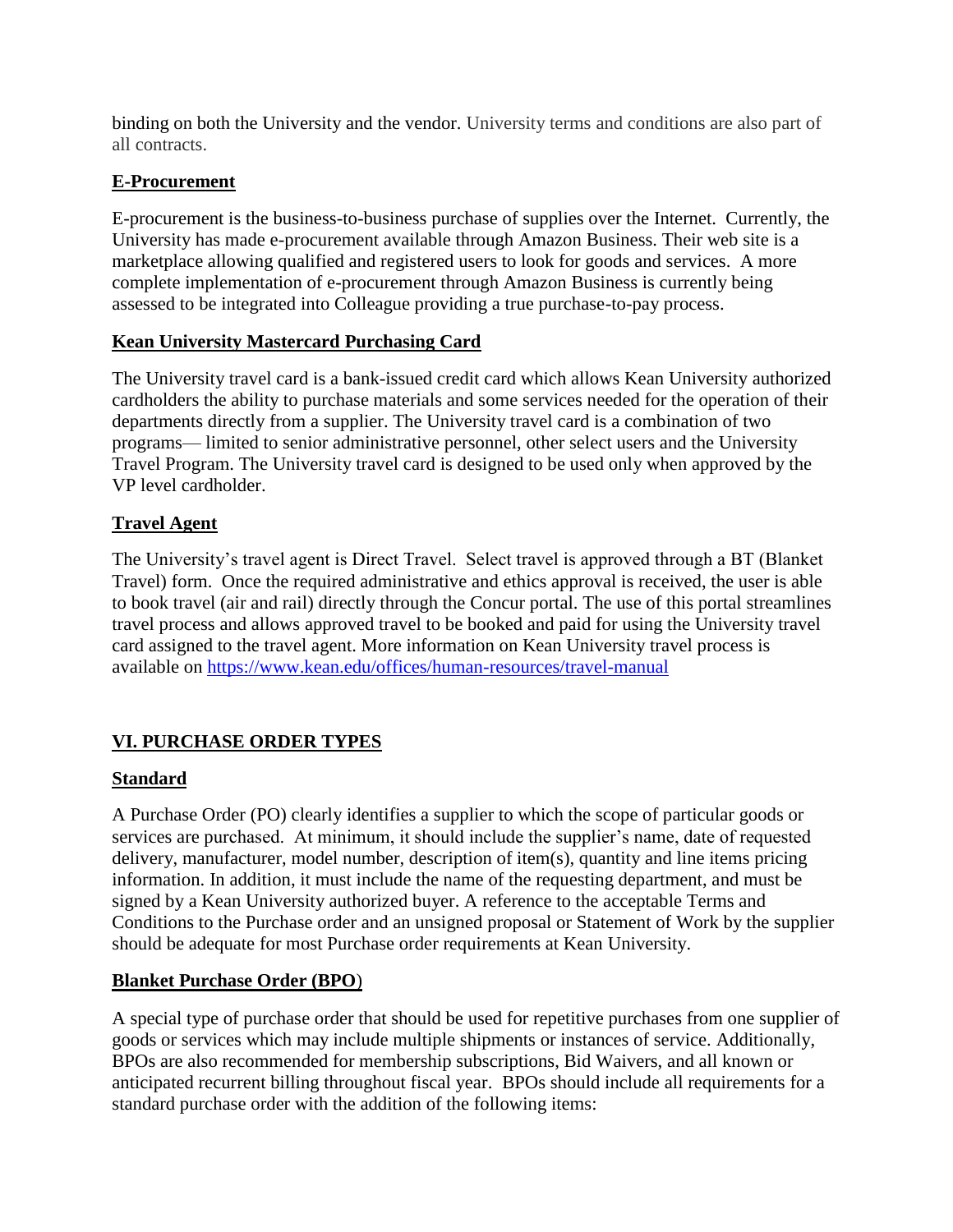- Clear indication of the purpose of the blanket, (ex. for office supplies, professional services, etc.)
- Scope of goods or services to be included
- The period of performance or length of the BPO
- Not To Exceed amount for the blanket (ex. Bid Waiver amount)

#### **Note: BPO can only have one (1) line item.**

Once a BPO is issued, the department is responsible for the following actions:

- place an order with the company using assigned BPO number as reference
- arrange delivery of goods/services,
- monitor expense balances
- reach out to OUPBS for increase/changes/modifications
- once invoice(s) is received, approve and send invoice(s) to General Accounting (AP) with name of end user, name of department, correct BPO number and note of approval for payment

**Note:** Change orders to existing BPOs should only occur when adding no more than 20% of the original value of the BPO and should be done with a written approval from AVP of OUPBS.

At the end of the period of performance, or end of fiscal year (06/30/20XX), or when funds are all used up all BPOs will be closed.

#### **Prepayment**

When a good or service is to be paid for *in advance* of when they are actually received or rendered, prepayment purchase orders may be requested. Typically, Kean University contracts with suppliers using net terms or payment after services are rendered. Occasionally, a situation may arise when a check must be presented upon receipt of goods, or prior to receiving the items ordered or services rendered. To request a prepayment, the requisition must clearly state that payment must be made in advance and any supporting documentation should be attached (ex. an order form, quote, pro forma bill). This category includes, postage, conference or subscriptions, or other one-time, up-front purchases if required by the supplier.

#### **Change Orders**

Upon written receipt of Kean University request to make any changes within a purchase order prior to invoicing and payment, OUPBS will contact the supplier to make the necessary changes. If the order can be changed, a modification to the original Purchase order will be issued. In the event the item has already shipped, OUPBS will communicate the alternatives available to the end user. Change orders should not exceed 20% of the original value of the order or task.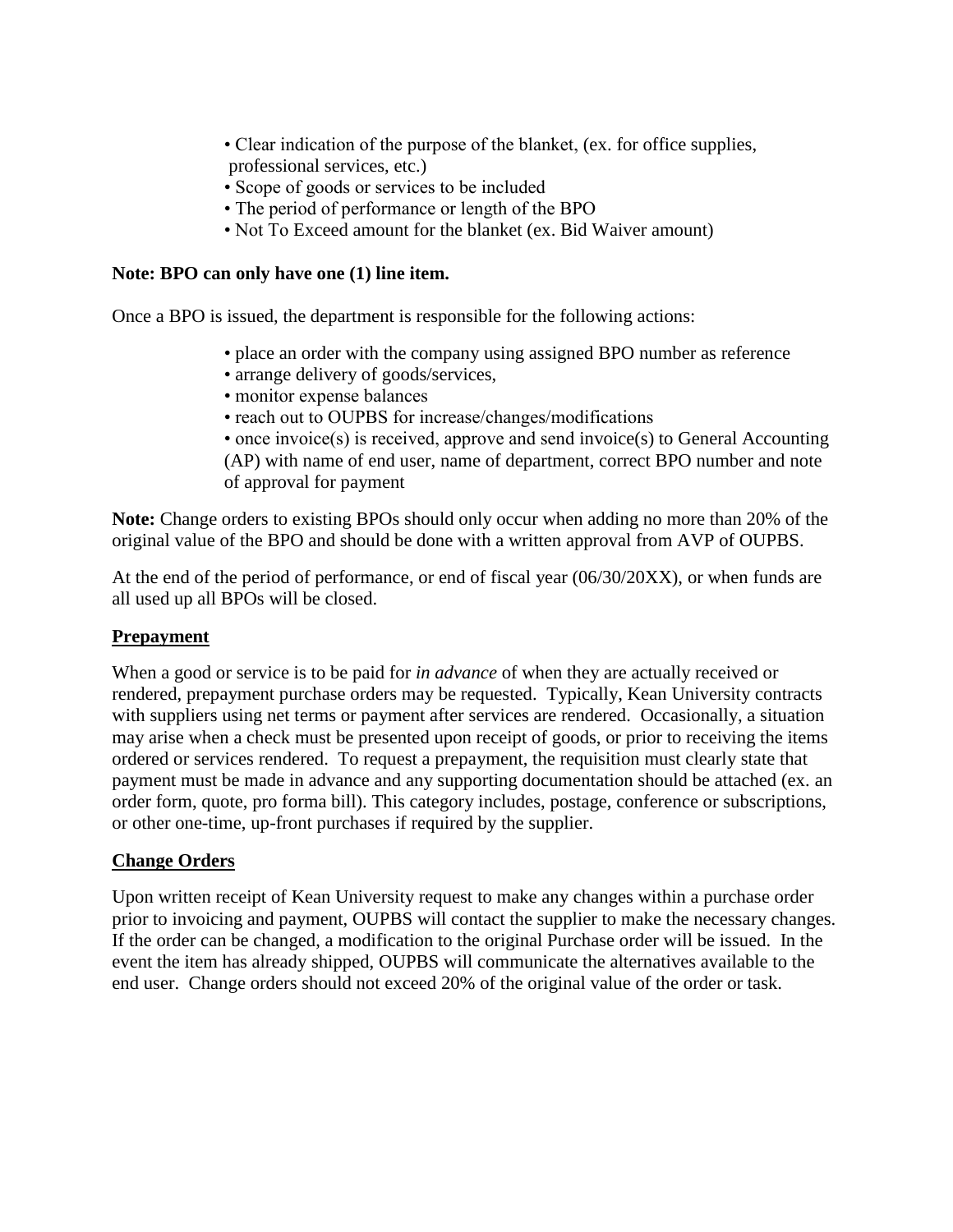#### **VII. PURCHASE ORDER TERMS AND CONDITIONS**

The Kean University General Terms and Conditions and the Purchase Order shall constitute the complete and exclusive statement of the "Agreement" between the University and the supplier with respect to the purchase of any goods. To the extent that supplier terms and conditions conflict with the Kean University's Terms and Conditions, the latter shall control. Moreover, the Kean University General Services Terms and Conditions shall govern the purchase of services for the University. A copy of the relevant Kean University Terms and Conditions are referenced with all valid Kean University Purchase Orders.

Some suppliers may also require accompanying terms, conditions, agreements or forms. In all cases these documents are to be reviewed and signed by OUPBS; however, they may also be cosigned by an appropriate representative of the using departments as allowed by OUPBS and legal counsel.

All documents without a Kean University authorized University signature will be considered invalid and not binding upon the University.

#### **Payment Terms**

Net 30 days, or Net 30 is the standard payment term used within the industry and should be the minimum terms agreed to for payment from Kean University to any supplier. Net terms of longer than 30 days are advantageous to Kean University and will be secured if possible. Deposits and other arrangements within Net 30, (ex. 2%, Net 10), are not considered standard and will be renegotiated if not known at the time the supplier has been hired.

#### **VIII. STRATEGIC SUPPLIER SELECTION AND TYPES OF SUPPLIERS**

It is important that good business relations be maintained between the University and its suppliers. Direct contact between suppliers and departmental personnel is encouraged to discuss technical aspects of goods and services. However, the Office of University Procurement and Business Services is responsible for obtaining firm and final prices. Existing Strategic, Small, Minority, and Women owned business suppliers should be used before any new suppliers unless there is a compelling business reason to use a new supplier.

There are several types of suppliers as defined below:

#### **Strategic Supplier**

The University has established a number of long-term, competitively awarded Strategic Supplier partnerships for the supply of goods and services to the University. These agreements are competitively negotiated to streamline the purchasing process for commonly purchased items and to achieve the best value for the University by consolidating expenditures with fewer suppliers. All faculty and staff should use Strategic Supplier agreements whenever possible. The University actively manages these relationships through regular meetings with suppliers, measurement of key performance indicators and the follow-up of any complaints. University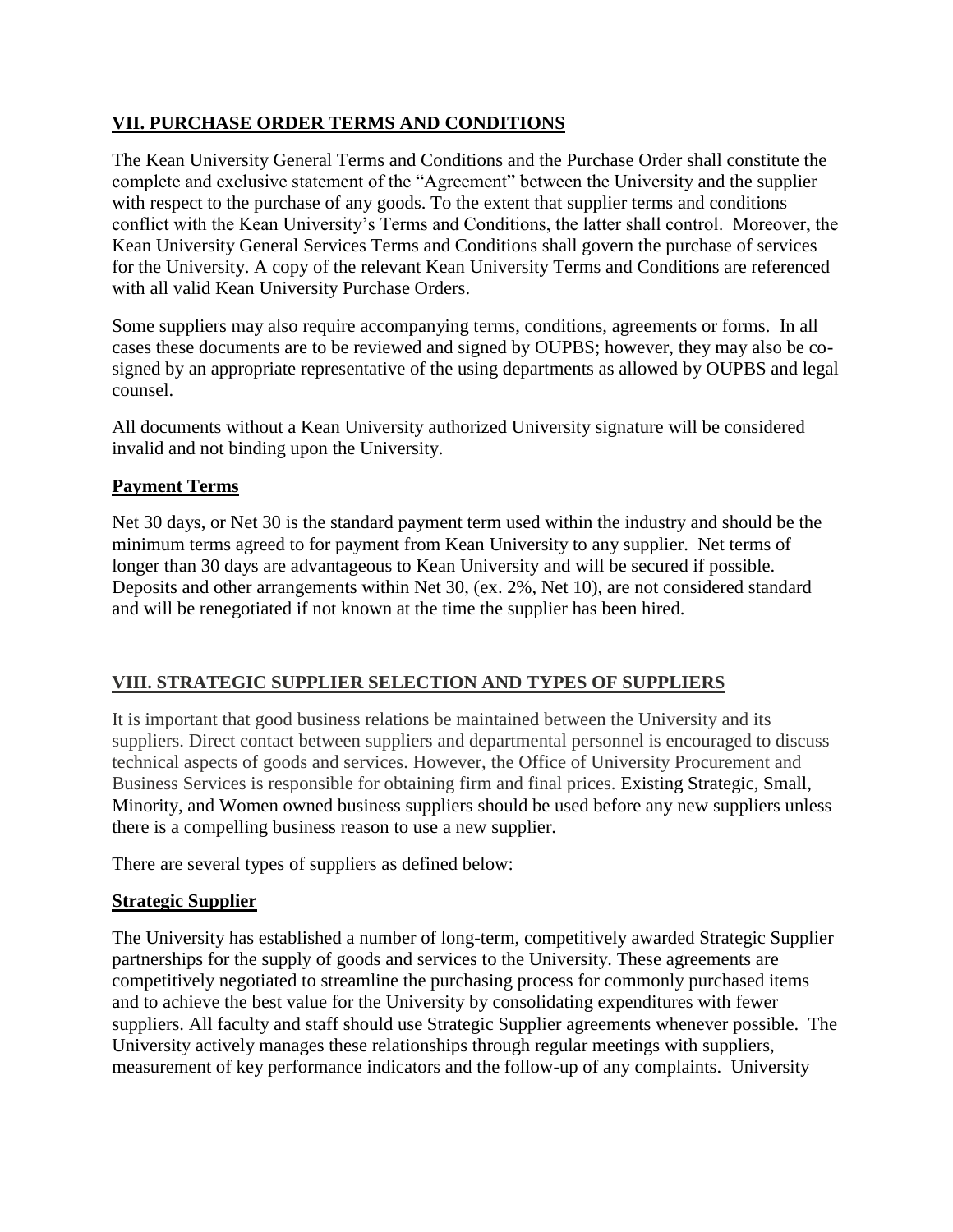faculty and staff are encouraged to report any concerns relating to pricing or service to OUPBS for investigation and action.

#### **Sole Source Supplier**

A single supplier is exclusively capable of providing specific item or service, and therefore, it is not possible to obtain competitive bids. Must follow protocol as outlined under section **Sole Source Justification** and records will be kept on file with OUPBS.

#### **Set Aside Contracting Program – SBE, MBE and WBE Suppliers**

Kean University, in conjunction with the New Jersey Department of Commerce & Economic Growth Commission in Trenton has established a Small, Minority and Women-owned Business Enterprise, also known as an SBE, MBE and WBE respectively, procurement program in the State of New Jersey. The goal of this program is aimed at stimulating the growth of SBE's, MBE's and WBE's by encouraging their participation in all phases of the procurement activities at Kean University. The targets are to award 25% of the dollar value of contracts to eligible small, minority and female-owned businesses.

The Office of University Procurement and Business Services attends conferences and trade shows supported by Small, Minority and Women-owned businesses in order to explain the University's bidding process. Ordering departments are also encouraged to be aware of this commitment by Kean University and they are encouraged to utilize these suppliers whenever possible.

#### **Active Supplier**

A vendor in the Colleague System tagged as active. No negotiated discounts or special pricing are known to exist with this supplier.

#### **Inactive Supplier**

A vendor in the Colleague System and tagged as inactive. No negotiated discounts or special pricing are known to exist with this supplier. Supplier has been inactivated because Kean University has not been used this vendor for two (2) or more years and/or OUPBS, Accounts Payable or General Counsel has designated them as such.

#### **New Supplier**

A vendor not in the Colleague System and no competitive or special pricing is known to exist with this supplier. A W-9 form (or a W-8 form for foreign entities) and any additional required documentation will be needed to add this type of supplier to the Colleague system.

#### **Unsatisfactory Supplier/Bidder Performance**

The goal of University Procurement and Business Services is to award contracts to responsible bidders who meet all bid specifications. Unsatisfactory supplier performance must be described in writing and forwarded immediately to the AVP of OUPBS. Suppliers that fail to perform to an acceptable level will be removed from the bidder's list. The final authority for supplier removal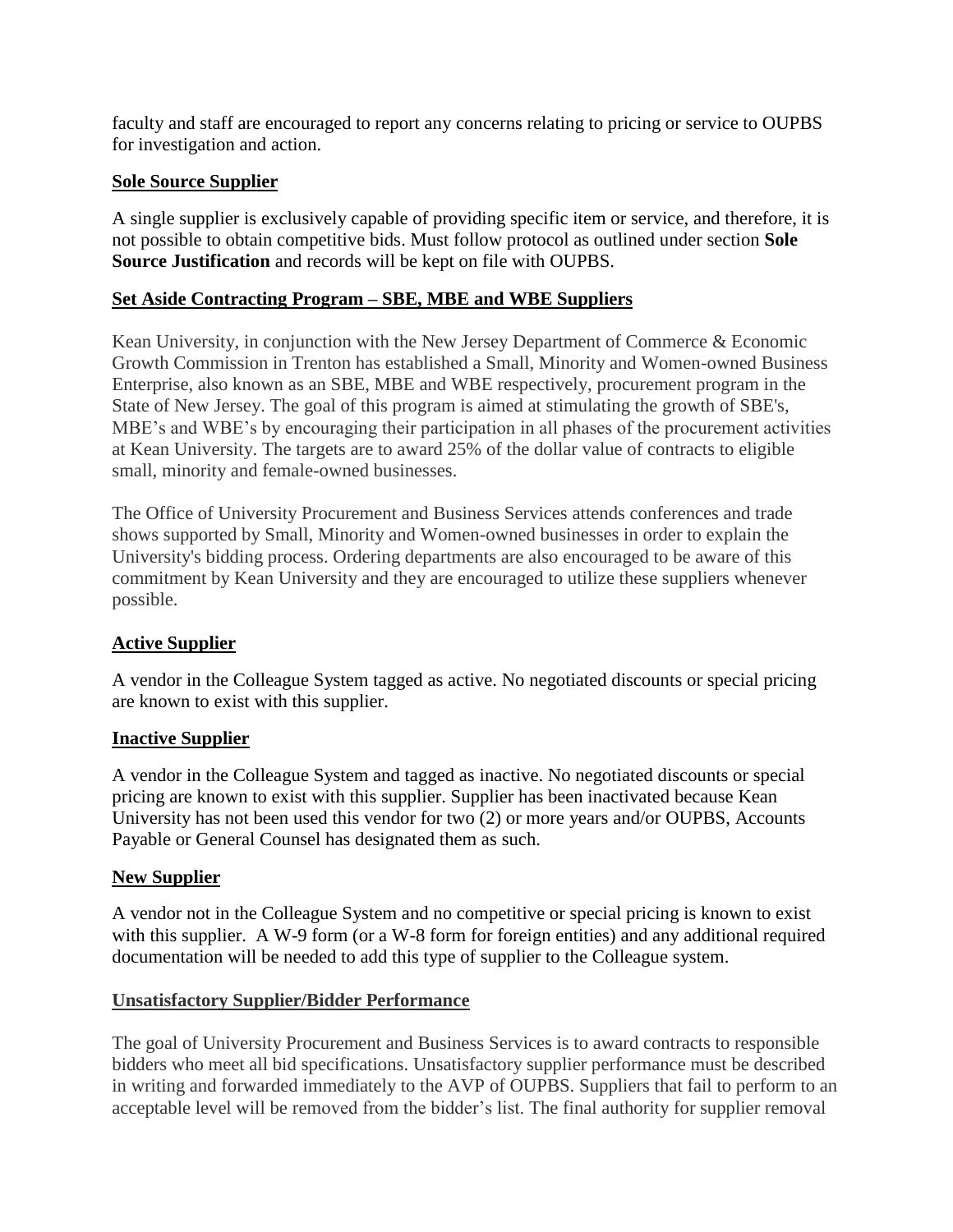from the University bidder's list remains with the Associate Vice President for Administration and Finance.

#### **IX. DELIVERY OF GOODS AND RECEIVING PURCHASES IN COLLEAGUE**

Deliveries must be made directly to the location specified on the Purchase Order. All packaging should be carefully examined for any visible evidence of damage, particularly if the purchase is fragile or costly.

For all fixed asset deliveries routed through Central Receiving, the date the order was received, the name of the supplier, the quantity received the Purchase Order number, serial number, manufacturer's model number and back order information if available will be noted in Colleague. The receiving and Purchase Order information will be checked against the invoice to make sure that the quantities received are the same as the quantities being invoiced.

#### **X. COMPETITIVE BIDDING**

Bids must be solicited whenever goods and services can be purchased from multiple sources to promote competitive bidding. However, prior to soliciting competitive bids, the requestor should check with OUPBS to determine if the required product or service is available from an existing supplier. The benefit of using an existing Strategic Supplier is that the competitive bidding process to secure the least total cost has already been completed by working with OUPBS. The University's competitive bidding requirement is waived when a purchase with an aggregate value of \$6,800 or more is made from a Strategic Partnership Supplier, for example W.B. Mason, the University's office supplier.

For all other purchases where a Strategic Supplier is not utilized, quotations are recommended, but not required for purchases totaling \$6,799.00 or less in value. A minimum of three written quotations are required for requests totaling \$6,800.00 or more. Those items considered sole/ single source or proprietary must be properly justified and confirmed by OUPBS to waive the competitive bid requirement. Quotations for requirements over \$6,800 must be in written form. All pricing and other information furnished by the supplier during the competitive bidding process must remain confidential.

When requesting formal quotations from potential suppliers, OUPBS is required to secure terms and conditions that are favorable to the University and the ordering department. Any "agreement" between the University and a supplier is not bound or valid until OUPBS has issued a valid Purchase Order for the goods and services OR has signed off on a valid contract with favorable terms and conditions for the University. Examples of waving the competitive bidding requirement include:

- Equipment for which there is no comparable or competitive product
- A component or replacement part for which there is no commercially available substitute, and which can be obtained only from the manufacturer and/or a manufacturer's distributor
- An item where compatibility is the overriding consideration, such as computer operating software enhancements for an existing system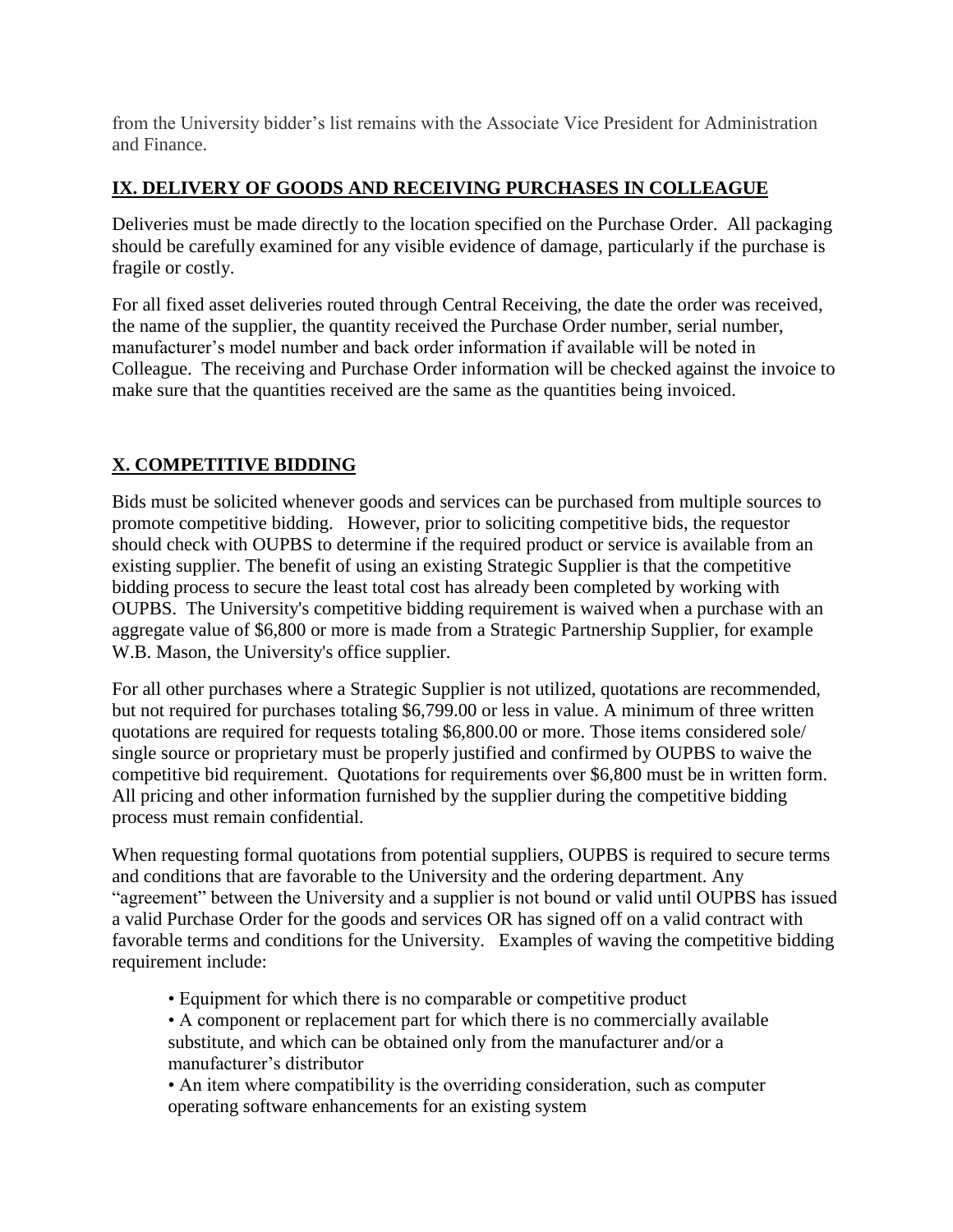• A supply, equipment, part, service or supplier that, due to technically constraining factors associated with scientific research, are needed to ensure the fairness and validity of the underlying research

• Repair/replacement parts for sole source or manufacturer-specific and warrantied equipment

• Continuation of an existing contract when work is so closely related to that of the uncompleted basic contract that it would not be feasible to consider another potential

For purchases under \$34,400, where there is no strategic supplier in place, the department offers the following guidelines when soliciting quotations directly from potential suppliers:

• Each potential bidder must receive the same information and business requirements. Specifications, such as manufacturer name and part number if available, a complete description of desired product(s) and/or services, the delivery location and required-by date must be included in the description.

• A copy of the relevant Kean University Terms and Conditions are referenced with all valid Kean University Purchase Orders.

• Obtain at least three quotations from competent sources of supply.

• Provide a contact name, phone number and e-mail address for suppliers that may have questions regarding the request or requirements.

• Clearly define bid submission instructions and submittal date and time.

#### **XI. BID GUIDELINES AND SPECIFICATIONS**

The Office of University Procurement and Business Services issues bid specifications that will permit fair and equitable consideration from qualified suppliers. Specifications should be written as openly as possible to avoid the exclusion of potential bidders. OUPBS must be involved with all competitive bids over \$34,400 from reviewing the RFP to developing the final contract with the supplier and all processes during the sourcing process.

The nature of certain goods and services may make it difficult to formulate specifications. In such cases, the user department may specify a brand name, model number, or item catalog number and should include the words "or equal" as part of item specifications. OUPBS staff members are available to provide assistance to faculty and staff and are required to represent the University in a formal solicitation for competitive bids.

Any alternates offered by the low bidder as "equal" should be reviewed for acceptability by the ordering department and University Procurement and Business Services. If alternates are not acceptable, the department must give written justification for each alternate rejected. This written justification is retained in the bid file and shall be open to the public for review, if requested.

**Note:** *At no time should any supplier's proprietary information be shared with another supplier.*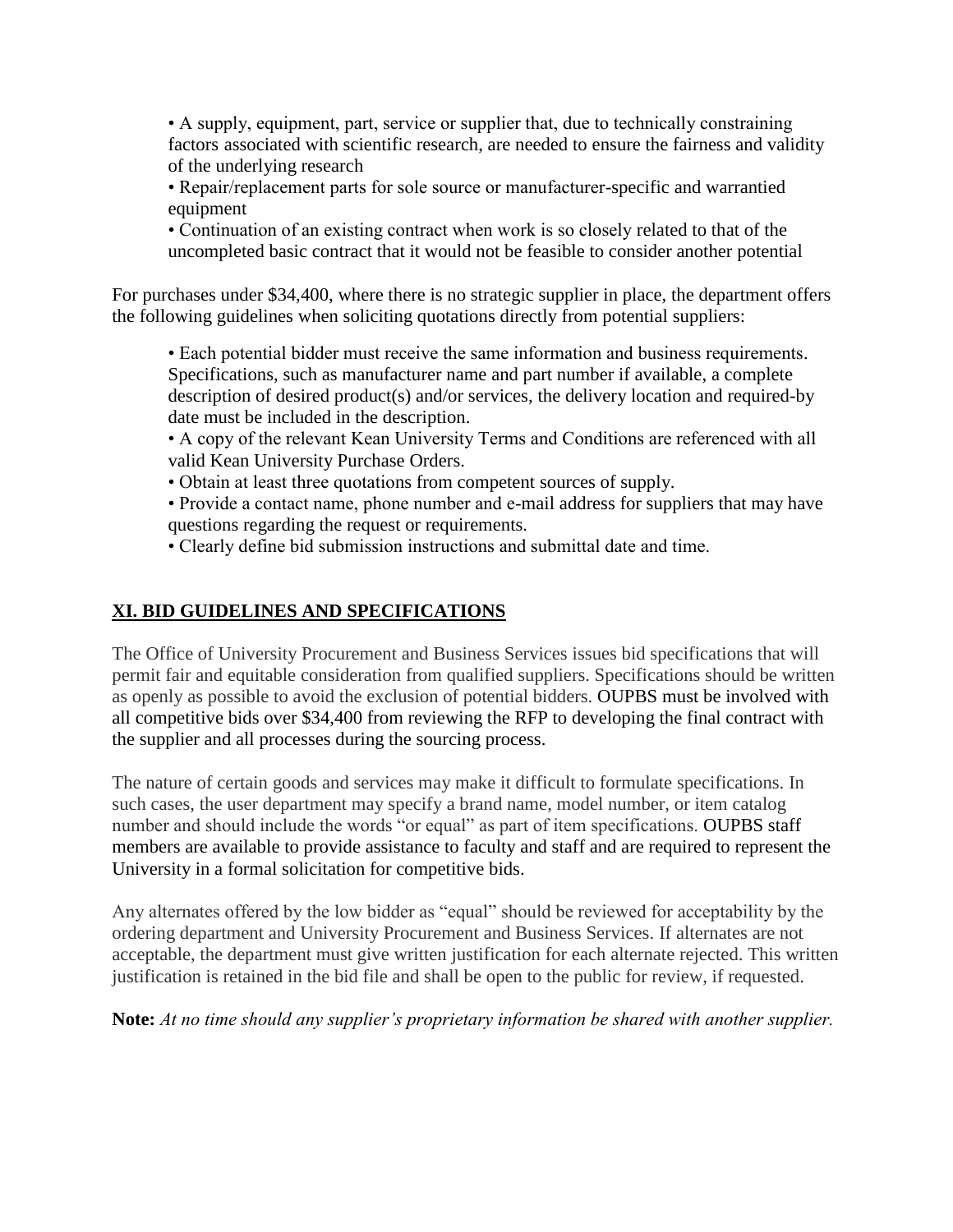#### **Responsible Bidder**

A. A manufacturer, producer, or dealer, or a bona fide manufacturer's agent, regularly employed on a salary or commission basis by one or more manufacturers.

B. One who has demonstrated sound judgment and integrity; showing a record of satisfactory performance and a financial status that will not present a risk to the University in its contractual relations.

If the AVP of OUPBS concludes that a bidder lacks the ability to ensure adequate performance, their bid may be rejected even though it is the lowest bid.

Kean University retains the right to reject bids when costs are over budget, when bids do not meet specifications, or when it is in the best interest of the University to do so

#### **Bidding Procedures**

The Office of University Procurement and Business Services maintains a list of qualified suppliers in most commodity areas and is responsible for selecting suppliers. User departments also may recommend suppliers; however, OUPBS has the final authority to select the supplier for any purchase.

Pre-bid conferences or mandatory site-inspections may be conducted when it is apparent that due to complexity of the request for goods or services, additional clarification is needed by suppliers.

Bids opportunities are advertised in the Star Ledger and are posted e-bidding site: [ebidding.kean.edu](file:///D:/ebidding.kean.edu)

Once bids have been received, proposals will be analyzed to determine the supplier(s) able to meet all business and delivery requirements, at the most competitive cost. No proposals should be signed by end users. Once a successful supplier has been selected, OUPBS will issue a Purchase Order and attach an unsigned proposal for pricing and description information only. OUPBS has templates for the above referenced RFP/Q/I documents. More information on formal requests and any templates needed that may assist requesting department is available through OUPBS.

#### **XII. ON-SITE WORK / INSURANCE REQUIREMENTS**

Outside organizations are required to provide evidence of commercial general liability insurance and to name the University as an additional insured on the organization's insurance policy in order to be permitted to conduct business on University property. All such arrangements require a written contract or Purchase Order with the University. Risk Management falls under the UOPBS to ensure that proper insurance requirements are in place before any on-site work begins.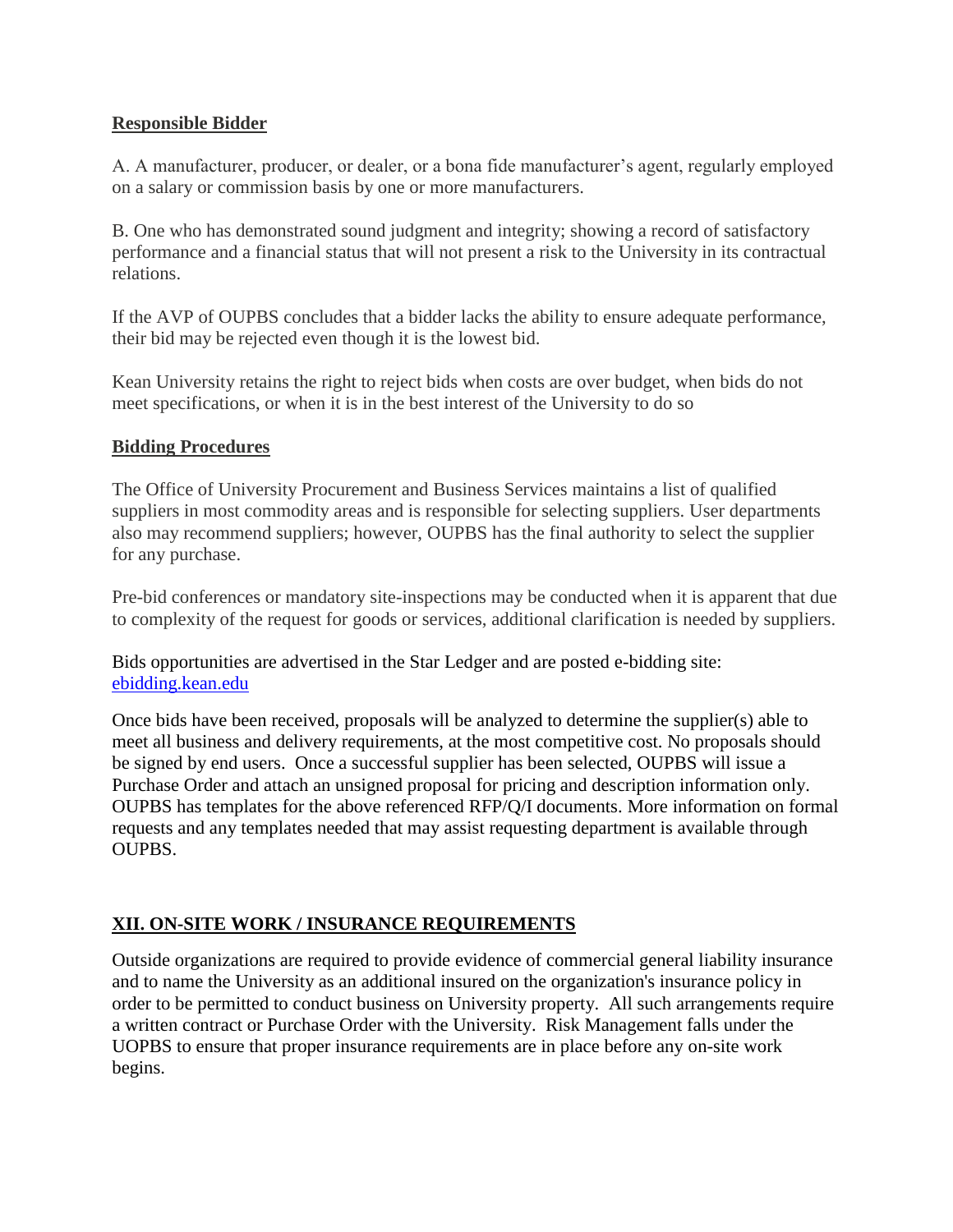#### **XIII. KEAN UNIVERSITY UNAUTHORIZED PURCHASES**

Any individual, who has not been delegated procurement authority, and makes a Kean University unauthorized purchase of goods or services may be held personally responsible for payment of the charges incurred. This determination will be made at the discretion of the VP for Administration and Finance, the President, or AVP of the Office of University Procurement and Business Services.

Federal and State of New Jersey laws provide that individuals who do not have delegated Kean University authority, and who enter into any Kean University authorized agreements, may be held personally responsible for the cost of the goods or services purchased. Accordingly, any, and all, vendor forms of agreement, such as quotations, proposals, contracts, leases, letters of intent, memorandums of agreement, and any other document containing or referring to a supplier's or the University's terms and conditions, must be sent to OUPBS for review and signature.

Office of University Procurement and Business Services has a checklist of basic agreement requirements, as well as standard University contracts and contract guidelines for reference to a variety of typical business situations.

#### **Unapproved Departmental Expenses**

University funds may only be used for purchasing items that are not restricted University expenditures.

#### **Personal Purchases**

OUPBS will not facilitate or approve any transaction for purchases of a personal nature. Requisitions and vouchers containing items which appear to be of a personal nature will be questioned by OUPBS and will be returned to the requisitioner if the purchase is inappropriate.

#### **XIV. SALES TAX**

Kean University is an instrumentality or political subdivision of the State of New Jersey and is exempt from Sales and Use Taxes, pursuant to Section 9 (a)(1) of the New Jersey Sales and Use Tax Act (N.J.S.A. 54:32B-1 et seq.). Other taxes such as entertainment tax, luxury tax, property tax and excise taxes are not exempt. Upon request, the Office of General Accounting will furnish a copy of the University's tax exemption certificate with the Purchase Order.

#### **XV. CONFLICTS OF INTEREST**

Employees of Kean University who act on its behalf have an obligation to avoid activities or situations which may result in a conflict of interest or the appearance of conflict of interest. Employees must not use their University positions to influence outside organizations or individuals for the direct financial, personal or professional benefit of themselves, members of their families or others with whom there is a personal relationship.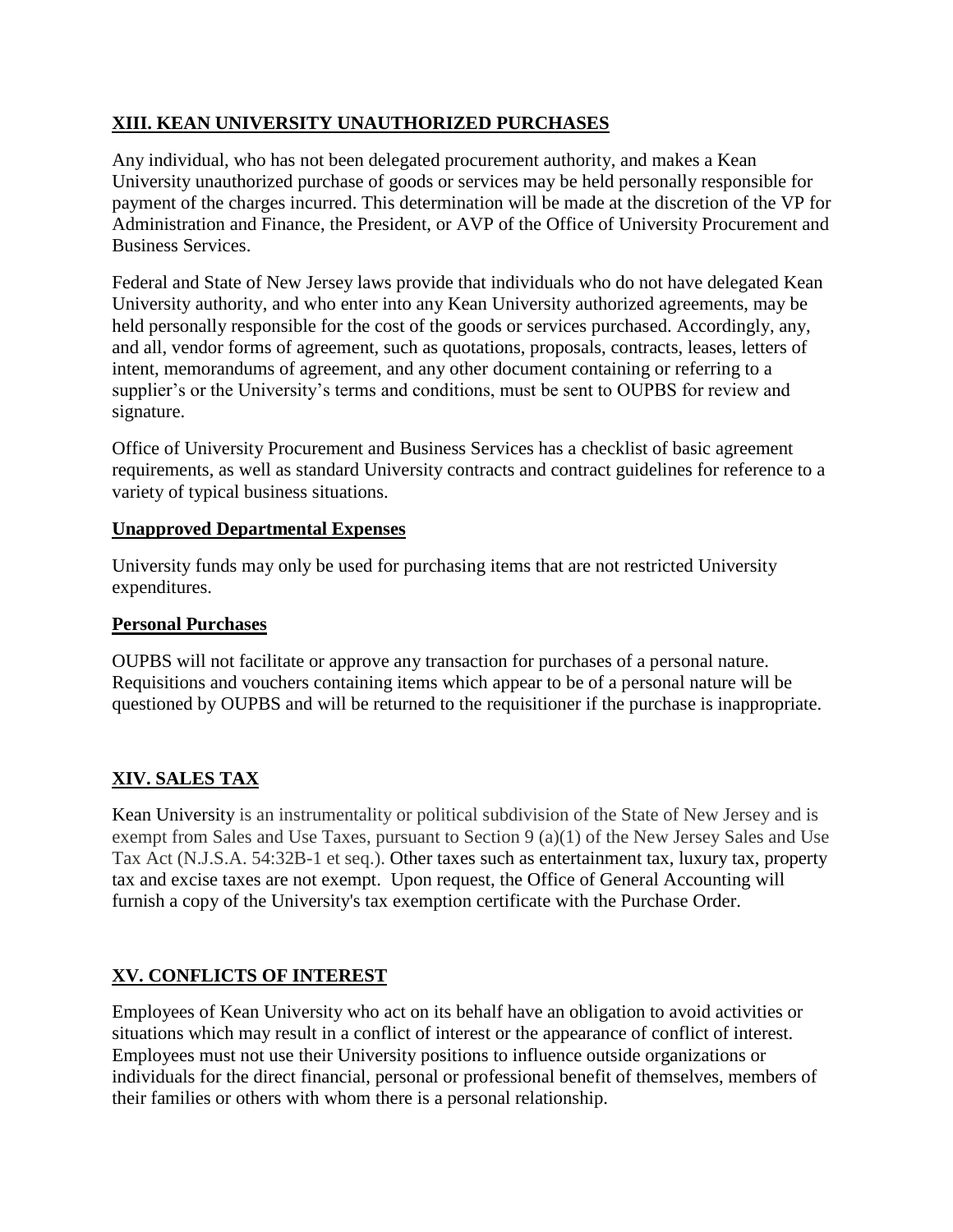#### **XVI. GIFTS AND GRATUITIES**

In order to avoid a conflict of interest or the appearance of a conflict of interest, at no time should an employee solicit or accept gifts from a supplier, contractor, or from a potential supplier or contractor. All gifts or "free" items received in conjunction with a purchase are perceived to be University property. As such, they must either be used within the department or forwarded to surplus property. Gratuities or gifts of money to a University employee cannot be accepted at any time.

#### **XVII. CAPITAL EQUIPMENT**

The University policy is to capitalize all equipment, either moveable or fixed, with a unit acquisition cost of \$1,000 or greater and a useful life of two years or more. Acquisition value includes the cost of the equipment and any associated costs incurred to make the equipment usable for the purpose for which it was intended, including installation costs. OUPBS affixes bar coded tags to the asset equipment prior to delivery to the end user. In some cases, OUPBS issues bar coded tags to the asset's owner for affixing to the equipment.

#### **XVIII. SURPLUS**

Equipment no longer in use must be turned over to the Surplus Management Program in order to update University capital asset records and redistribute equipment to other departments if possible, or if no longer needed by the University make provisions to sell, donate, or scrap the item(s). OUPBS manages this program primarily through GOVDEALS.COM to ensure the University acquisition, funding and disposal regulations are met.

#### **XIX. EQUIPMENT MAINTENANCE AND SERVICE AGREEMENTS**

Computers, scientific, diagnostic and testing equipment, hardware, software, and other facilities and specialized equipment require on-going periodic maintenance after warranties expire. One of the primary benefits of negotiating a service agreement with the manufacturer is that the manufacturer has ready access to the parts and factory trained personnel required to maintain or repair the equipment.

#### **New Equipment**

If the equipment purchase is a one-time buy, service and maintenance requirements should be addressed in the bid or during negotiation process with the supplier. In evaluating RFQs and RFPs, costs for service and maintenance should always be considered as part of the total price of the equipment. The Life Cycle Cost of the equipment includes purchase price for the equipment and the cost of service/maintenance extended over the useful life of the equipment – usually more than three (3) years. If the equipment will be rented or leased, the service coverage offered as part of the rent/lease program should be reviewed for adequacy.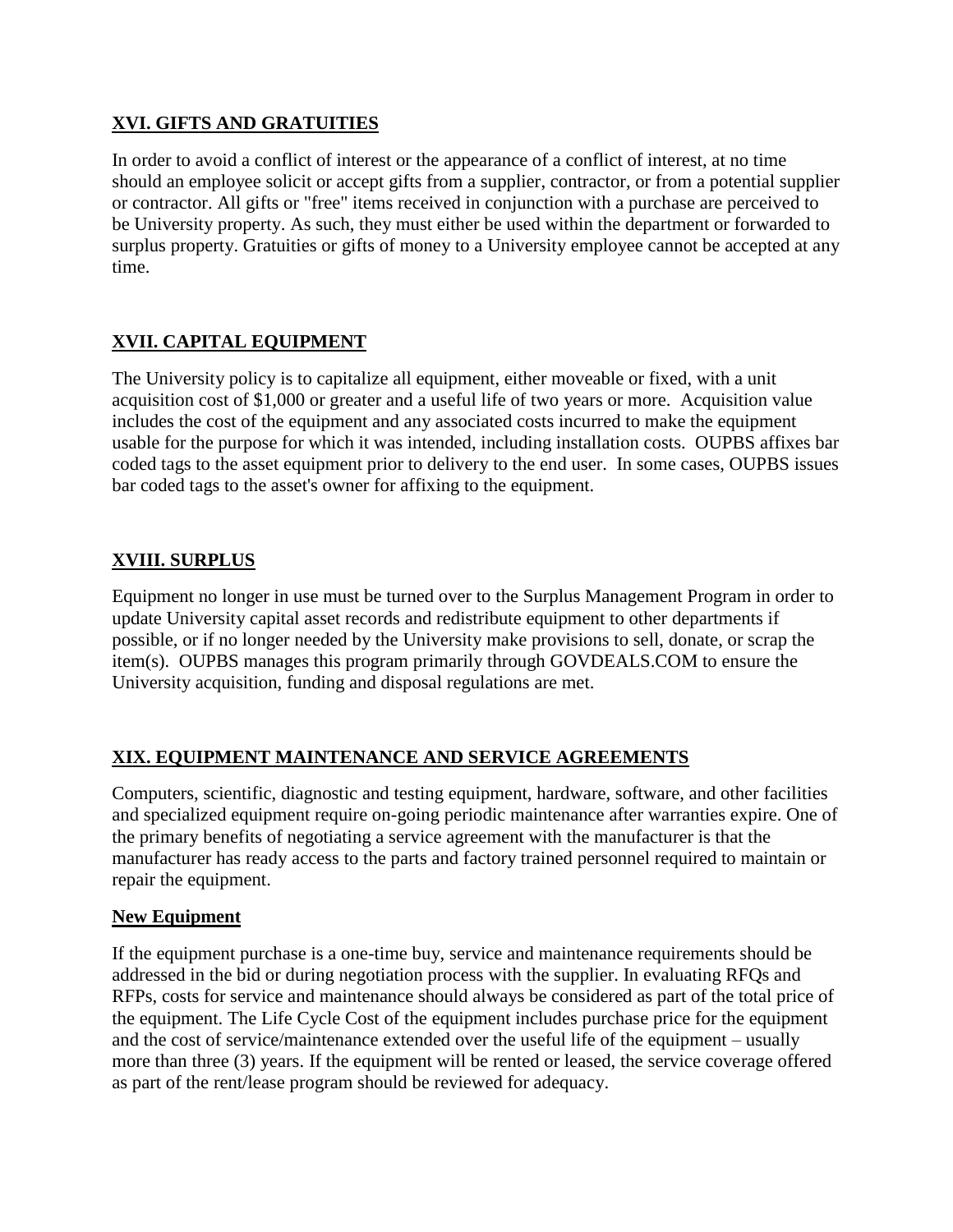#### **Developing Service/Maintenance Agreement Requirements**

In order to develop a successful service or a maintenance agreement for new or previously purchased equipment, (including any cloud software solutions), the scope of the work must be fully described in order to avoid any misunderstandings or unsatisfactory levels of service. Terms and conditions that should be agreed upon between the buyer and supplier include: *working hours labor; included services (*what the supplier is obligated to do*) and service levels; excluded services (*what the supplier is not obligated to do*); warranty; any and all included and excluded parts; Service Level Agreement (*including response times and performance uptime guarantees to understand what will happen if response times are not met*); loaner equipment; and appropriate insurance coverage.*

*Acceptance* – The equipment is expected to conform to certain performance specifications and should be tested before the buyer/end user Kean University authorizes payment to the supplier.

*Warranties* – Warranties should begin from the date of acceptance of installation and training. They are typically 90 days for software and one (1) year for hardware and services, usually provided by the manufacturer, but can also be offered by the distributor. The equipment should be operational and personnel must be fully trained. The buyer should avoid taking partial shipments and risk warranties on components expiring at different times. If the equipment is to be stored, arrangements must be made with the supplier for an extended warranty or have the supplier activate the warranty after the equipment has been installed and tested; otherwise, the warranty may expire before the equipment is up and running. Buyers may find an extended preventative maintenance agreement more cost effective than whatever discount terms offered by the supplier.

#### **XX. EMPLOYEE REIMBURSEMENT EXPENSES**

OUPBS is responsible for processing requests for approved employee mileage reimbursement and serves as institutional liaison between Kean University community and General Accounting (Accounts Payable) department.

#### **XXI. AUXILIARY SERVICES**

The Office of University Procurement and Business Services acts as an institutional liaison with the major vendors that provide such services to the University, including food services, campus bookstore, vending machine services. The OUPBS also serves as a resource with regard to travel and risk management.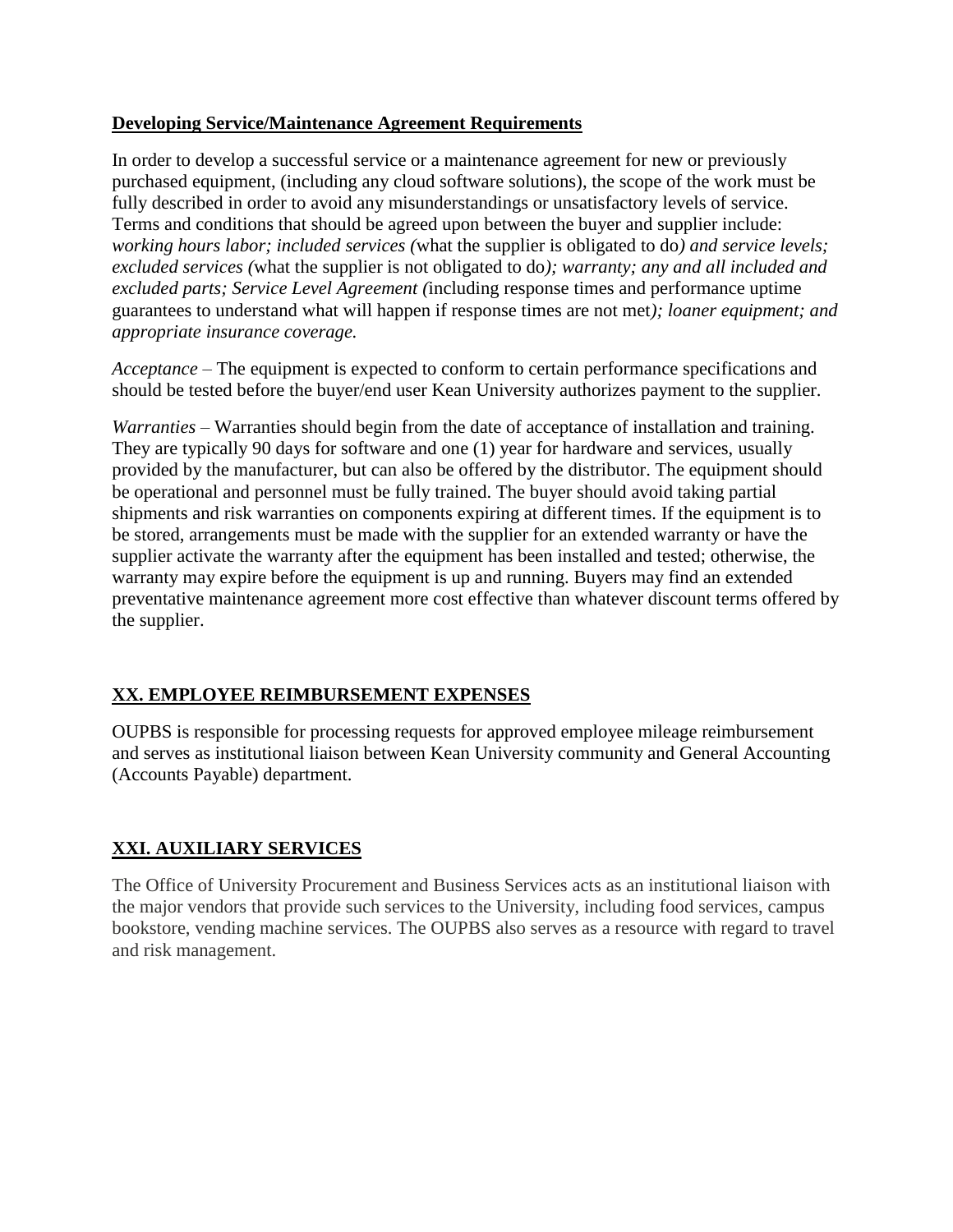#### **APPENDIX I**

#### **PURCHASING AND CONTRACTS TERMS AND DEFINITIONS**

**ACKNOWLEDGEMENT** – A confirmation, either directly by a Supplier or indirectly by a Supplier's performance, that the terms of a Purchase Order or Contract are agreeable.

**BLANKET PURCHASE ORDER (BPO)** – Should be used for repetitive purchases or for recurrent billing from one supplier of goods or services, which may include multiple shipments or instances of service.

**COLLEAGUE** – The enterprise financial system used by Kean University, formerly Datatel and now owned by Ellucian.

**CONSORTIUM** – Two or more independent organizations that join together for the purpose of combining their individual requirements for purchased materials, services, and capital goods to leverage more value-added pricing, service, and technology from their external suppliers than could be obtained if each firm purchased goods and services alone.

**CONTRACT** – An agreement between two parties containing all the terms and conditions of that arrangement including an offer, acceptance, consideration and a legal means.

**INVOICE** – Legal request for payment.

**NON-DISCLOSURE AGREEMENT (NDA)** – A legal contract made between two or more parties which outlines confidential material, knowledge, or information the parties wish to share with one another for certain purposes, but prohibits both parties from sharing this information to a third party. An NDA, which can be unilateral or bilateral, creates a relationship between the parties to protect any type of confidential and proprietary information or trade secrets, and protects nonpublic business information.

**PACKING SLIP** – Acknowledgement from supplier describing the items and quantities shipped.

**PREPAYMENT** – When a good or service is paid for in advance of the goods or services actually being received or rendered; also referred to as a *Confirming Order*.

**PRIME CONTRACTOR** – Main party responsible for a contract. Works directly with the owner of a project or job and has full responsibility for its completion. A prime contractor undertakes to perform a complete contract, and may employ (and manage) one or more subcontractors to carry out specific parts of the contract. The prime contractor may also be referred to as the main contractor.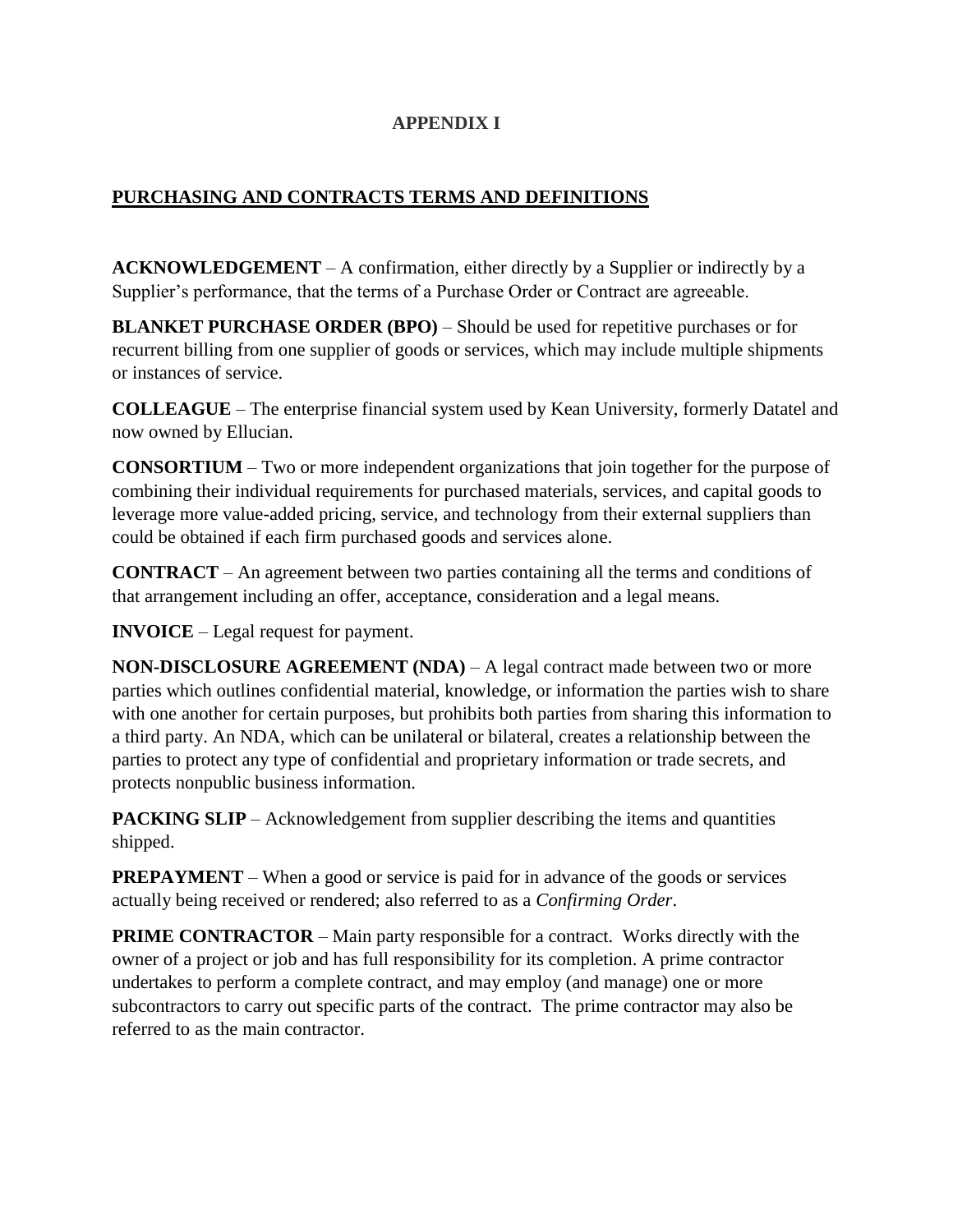**PROFESSIONAL SERVICES AGREEMENT (PSA)** – An offer and acceptance in writing between two parties to provide professional or management consulting services such as administration, designing, translation, develop reports, or technical advice.

**PROPOSAL** – the act of offering or suggesting something for acceptance, adoption, or performance.

**PURCHASE ORDER (PO)** – A PO (also known as Purchase Agreement) is a commercial document issued by a buyer to a seller and is used to control the purchasing of products and services from external suppliers. It indicates the types, quantities, and agreed prices for products or services the seller will provide to the buyer. Sending a purchase order to a supplier constitutes a legal offer to buy products or services. Acceptance of a purchase order by a seller usually forms a contract between the buyer and seller. No contract exists until the purchase order is accepted. A Kean University Purchase Order includes Kean University General Terms and Conditions, and may include Supplemental Terms and Conditions, Specifications, Drawings and Change Orders.

**PURCHASE REQUISITION**– A precise document generated by an internal or external department to notify the OUPBS of order items needed, including the quantity and the time frame the items are needed. It also contains the Kean University's authorization to proceed with the purchase.

**QUOTE** – A proposal showing line item pricing.

**REQUEST FOR INFORMATION (RFI)** – A solicitation requesting additional information about a service or product.

**REQUEST FOR PROPOSAL (RFP)** – A written solicitation requesting proposals as to how the supplier would address the need(s) identified in the specifications, and the price that will be charged. Price is not always the determining factor; items for consideration often include special capabilities or technical expertise for specific commodity or service(s) sought.

**REQUEST FOR QUOTE (RFQ)** – A solicitation requesting a price to provide a specific item or service.

**REQUISITION DATE** – The date the requisition is entered by the requisitioner.

**REQUISITIONER** – An individual within a department who is requesting a purchase.

**RISK MANAGEMENT** – The management process by which the University protects assets and reduces financial, operational, technological, and reputational risks.

**RMAP (Risk Management Action Plan)** – A way for project managers to identify, analyze, plan, and control potential risks.

**SCOPE OF WORK (SOW)** – A detailed description of the product or service being requested; the SOW may also be considered a proposal.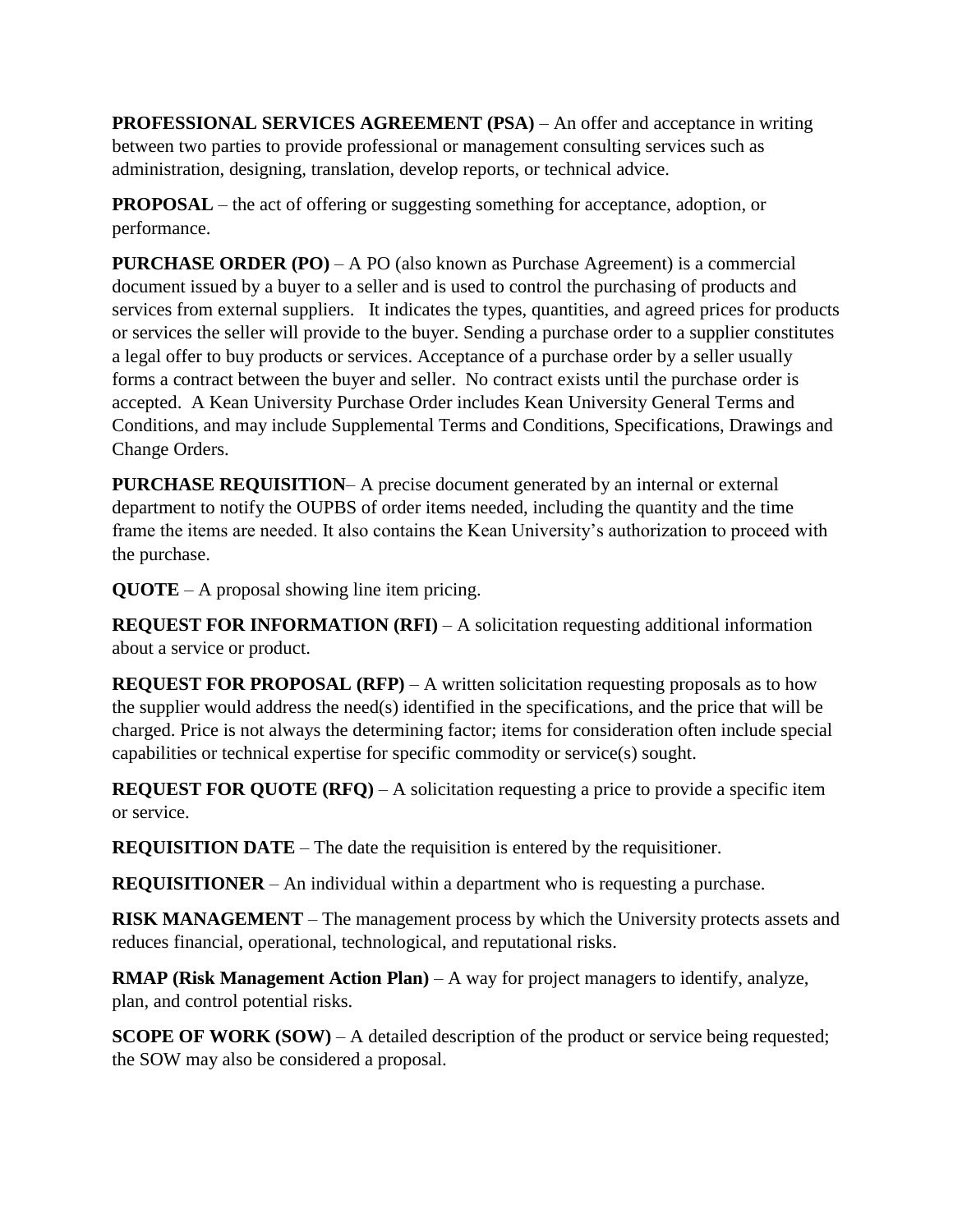**SOLE SOURCE** – A single supplier is capable of providing an item or service, and therefore, it is not possible to obtain competitive bids.

**STATEMENT** – List of outstanding invoices containing debits and credits provided by the supplier of items or services ordered by or on behalf of Kean University. A Statement is not an invoice.

**STRATEGIC SUPPLIER** – A supplier(s) who has been chosen by the University through a competitive bid process to essentially be an exclusive supplier of Kean University, and should be used in place of all other suppliers (ex. WB Mason for office supplies).

**SUBCONTRACTOR** – A contractor hired by a prime or main contractor to perform a specific job within an overall project.

**VENDOR** – A supplier of goods or services.